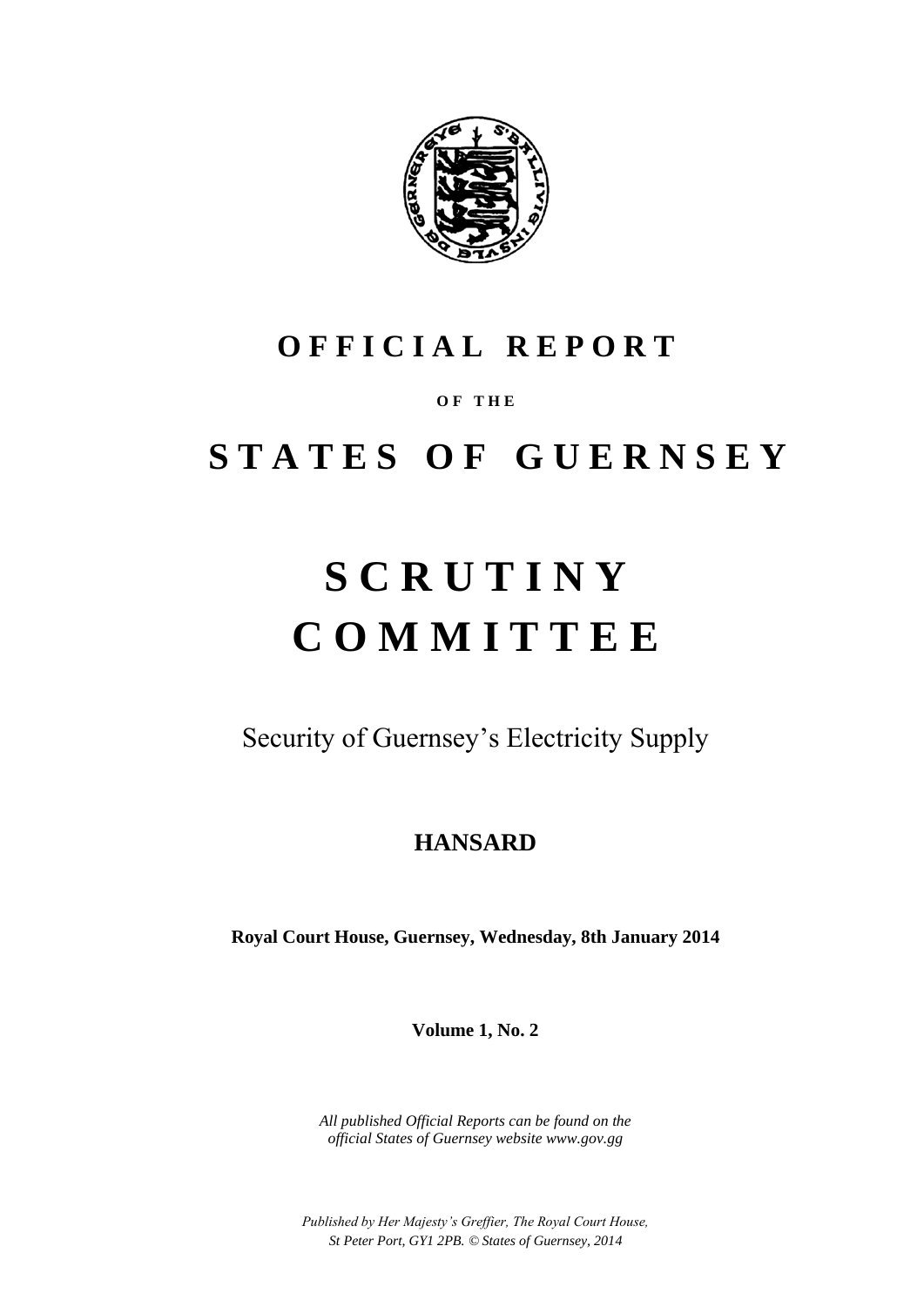# **Members Present:**

*Chairman:* Alderney Representative Paul Arditti Deputy Robert A. Jones Deputy Paul R. Le Pelley Deputy Scott J. Ogier Deputy Lester C. Queripel

 $\overline{\phantom{a}}$ 

*In attendance:* Mr M. Huntington *(Principal Scrutiny Officer)* Mr Alistair Doherty *(Advisor)*

# **Business transacted**

*The Committee adjourned at 11.33 a.m.*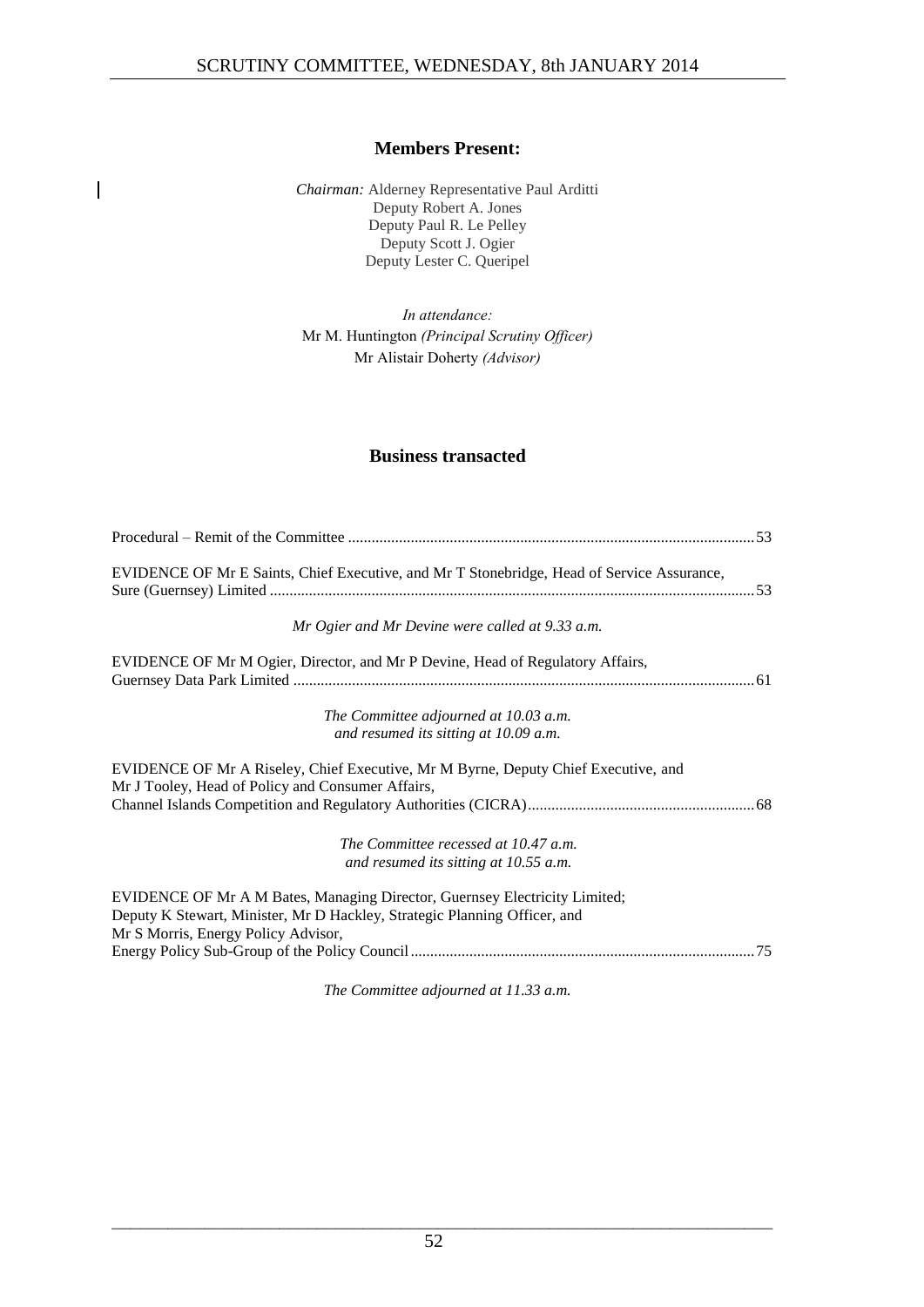# Scrutiny Committee

# Security of Guernsey's Electricity Supply

*The Committee met at 9.00 a.m.in Room 6, Royal Court.*

[ALDERNEY REPRESENTATIVE ARDITTI *in the Chair*]

# **Procedural Remit of the Committee**

5 **The Chairman (Alderney Representative P Arditti):** Good morning. This is the second hearing of the Scrutiny Committee's Security of Electricity Supply Review.

In the previous hearing, we collected evidence from the Commerce and Employment Department, Treasury and Resources and the Policy Council, about the current Electricity Security Policy. We also heard from Guernsey Electricity, about their views of the current policy.

10 Today, we will be taking evidence from two key consumers of electricity, Sure (Guernsey) Limited and Guernsey Data Park Limited. We will also be taking evidence from the Island's Regulator, the Channel Islands Competition and Regulatory Authority (CICRA).

After this, today's session will continue with further questions to the Energy Policy Sub-Group of the Policy Council, represented today by Deputy Kevin Stewart and supporting staff.

15 This session was unfortunately postponed on 13th November, due to the need to complete the business of the October meeting of the States. I take this opportunity to apologise to our witnesses for this inconvenience.

# **EVIDENCE OF Mr E Saints, Chief Executive, and Mr T Stonebridge, Head of Service Assurance, Sure (Guernsey) Limited**

The Chairman: Deputy Jones, could I ask you to ask your questions.

20 **Deputy Jones:** Good morning.

The first few questions I am going to ask you are to give us a general understanding of what Sure understands the Security of Electricity Supply Policy to be. So my first question is: is Sure (Guernsey) Limited clear about the detail of the n - 2 policy?

25 *Mr Saints:* Good morning, Mr Chairman and Members of the Committee.

Thank you for that question. When you say are we clear on it, no I would not say we are 100% clear on it. We do understand what is trying to be achieved; there are various configurations that one would put in. I think the underlying intent, as we understand it, is that the security and the affordability of the electricity supply to consumers on this Island is of paramount importance to everybody and the success of Guernsey 30 as a whole, and that there are measures are put in place to ensure that is achieved, both from the provider of

electricity and those that actually consume it.

**Deputy Jones:** Does Sure agree that the n - 2 policy is fit for purpose?

35 *Mr Saints:* Again, there is some clarification that we would like to understand, as to how far and how deep the n - 2 policy goes. But as we understand it, we see that most of the focus is primarily off-Island and in the resilience of cable energy generation, whether it be on-Island or off-Island, but having security in the context that if any one of those facilities fail, the Island's power supply is continued.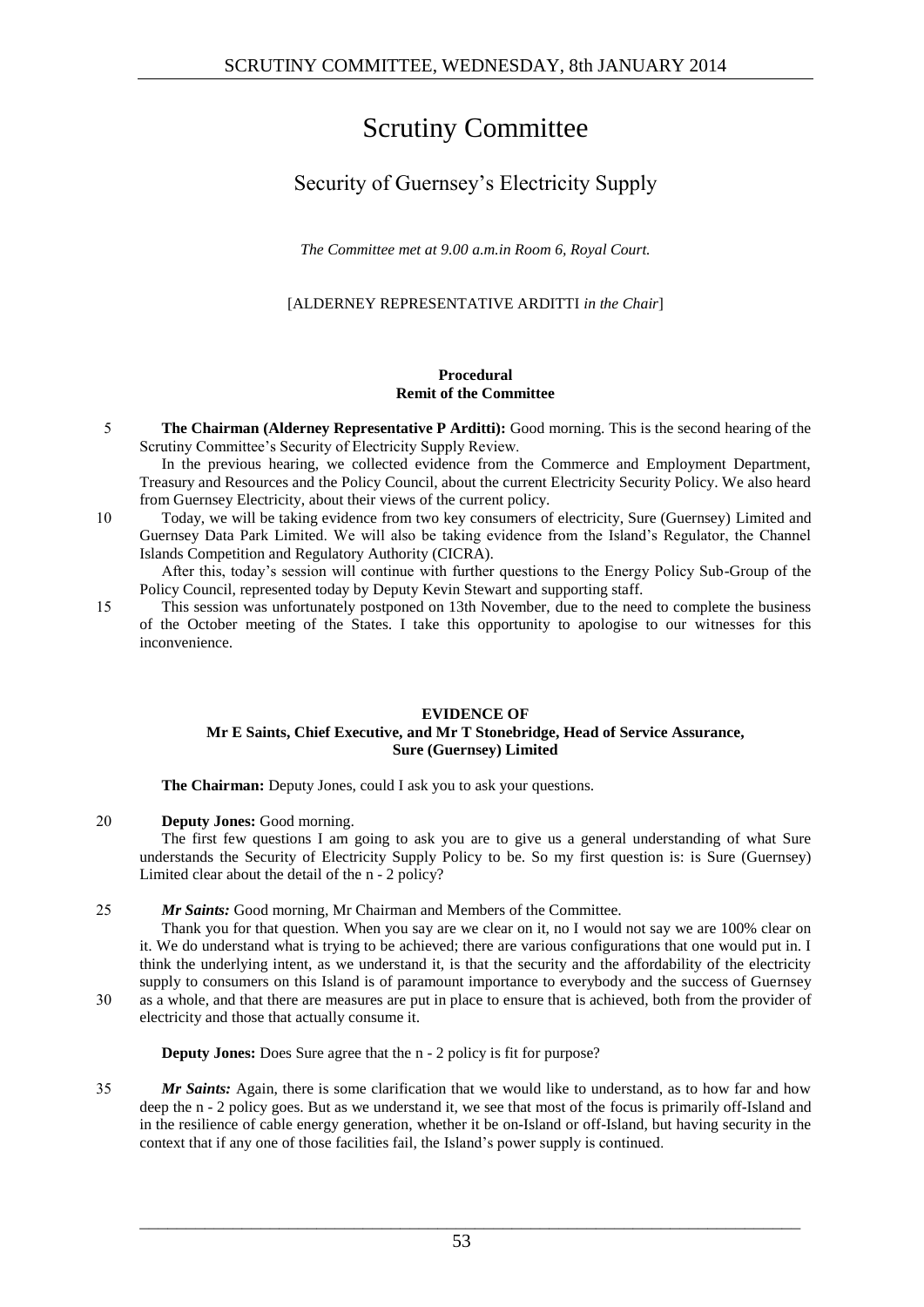Now, the issue we have that we all understand, and there is rationale for it, is how far can the n - 2 40 policy go for the local distribution to the consumer at the home for instance? How n - 2 to the home requires significant investment and other needs.

I can tell the Committee my experiences in other small island jurisdictions: Bermuda is where I come from, and they have the same issues of having to generate, and unlike here in Guernsey and Jersey, they have to generate their own electricity from fuel, and they have had a number of issues where they have had 45 generation failures, island-wide black-outs, failures in local distribution, which is commonplace.

We do not see that here. We see a completely different level of service here and reliability that is unmatched by other comparative jurisdictions around the world.

**The Chairman:** But Deputy Jones, just because we are always against the clock with these hearings, 50 you mentioned other jurisdictions, I wonder if you could just mention the other jurisdictions of which you have knowledge. We do not need you to explain your experience in those jurisdictions. We will assume that your answers are informed by your experience in those jurisdictions, if you could just mention what they are.

55 *Mr Saints:* Yes, the comparative jurisdictions to the Channel Islands would be Bermuda, the Cayman Islands, Barbados and a number of the Caribbean Islands that I have had a very close working relationship with.

**The Chairman:** Thank you. Deputy Jones.

60

**Deputy Jones:** Well, you have outlined some of your concerns there. In terms of how the policy is – the oversight of the policy – do you have any concerns as to how often that is reviewed or how…?

*Mr Saints:* Yes, we would like to be more involved. We do have a close relationship with the Guernsey 65 Electricity, in that our team is reliant on electricity and so we not only provide our own redundancy and capabilities, but making sure that when there is civil works going on, that we are aware, because there could be problems. So there is a very close relationship that already exists.

What we would like to be more actively involved in is the formation of policy and the strategy and the on-going reviews. That would be something that we would welcome.

70

85

**Deputy Jones:** You mentioned briefly there that you provide your own back-up if there were a failure. How resilient is Sure's back-up power generation?

*Mr Stonebridge:* I can answer this one. We have got battery back-up on each of our sites, at each of our 75 street cabinets. On top of that we have also got generators at our major sites; so we have got 14 generators with 9,200 kVA, the back-up generation. So when there is a power cut, we have got 20 minutes' minimum battery back-up and that is enough time for our generators to kick in, to take that load.

**Deputy Jones:** You have answered my next question actually, in terms of how long that back-up… It 80 kicks in after 20 minutes?

*Mr Stonebridge:* Ten hours of running time, approximately.

**Deputy Jones:** Ten hours, approximately.

*Mr Saints:* It kicks in right away.

**Deputy Jones:** It kicks in right away.

90 *Mr Saints:* But it takes time for the generators to speed up and the power to be normalised.

*Mr Stonebridge:* It does depend on which site and how much load has been taken off the site at the time.

95 **Deputy Jones:** But the length of time we are saying is ten hours. We have had evidence in these hearings and submissions prior to that, that there are many larger customers that have their own privately generated back-up. How effective do you think the provision of privately generated back-up is?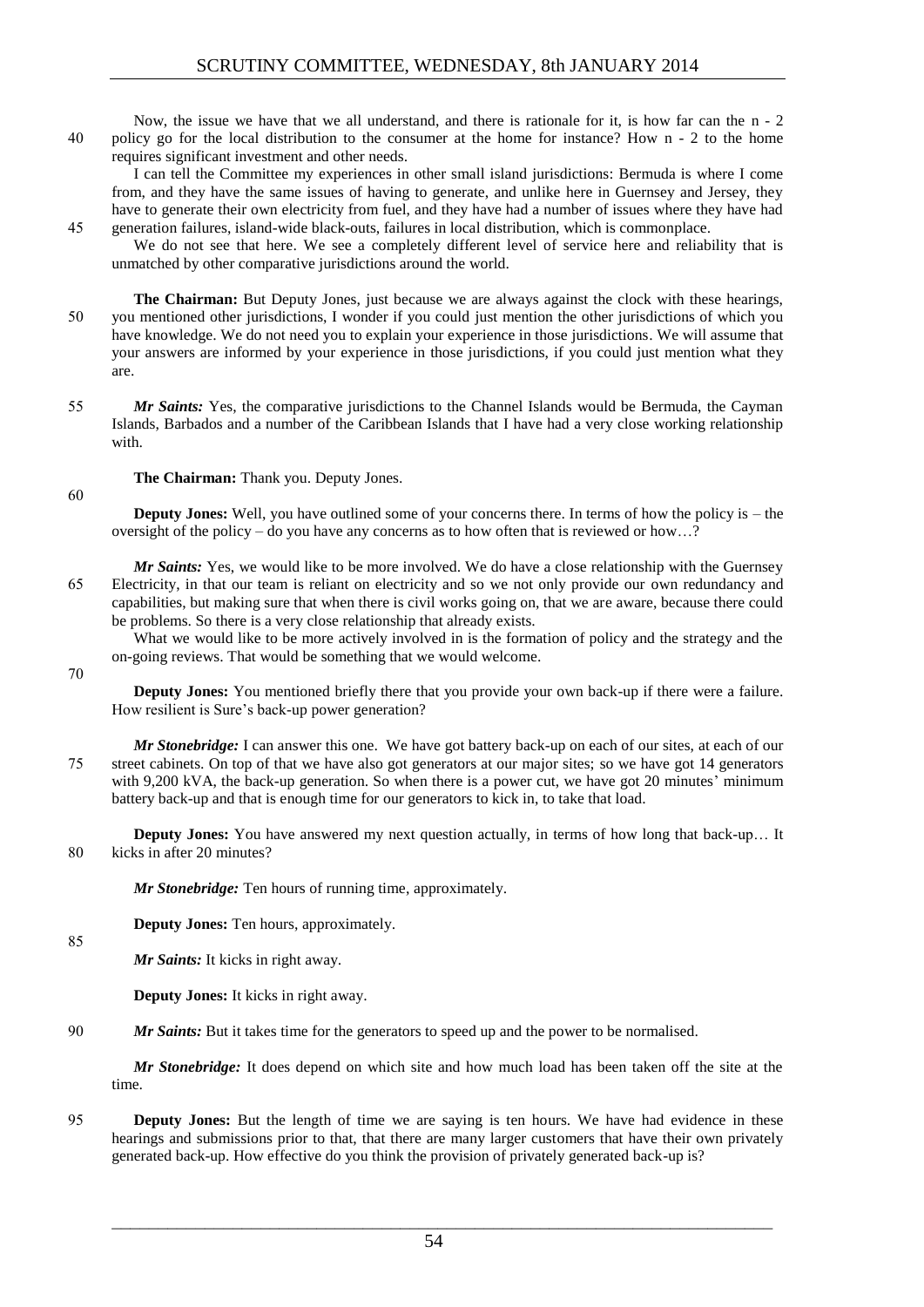*Mr Stonebridge:* We need it primarily because we have got guarantees on SLAs for our services that we 100 offer our customers. We have always had back-up generation because we know from our experiences, whether it is distribution network or imported power or our own power distribution on our own sites, we have failures, on any one of those three parts of the power network, so we have always invested in generation to ensure we can meet our SLAs for our services.

105 *Mr Saints:* If I can just add to that, the clients that we host at our data centre for instance, are global customers who bring their business to Guernsey and then distribute worldwide. They require levels of performance that is almost 100%. Now, we cannot guarantee 100% but it is 99.999% availability. So to provide that, it is essential that we supplement what the Guernsey Electricity provides with our own capabilities, and there is a number of levels of protection we have in our networks to deliver that level of 110 service.

**Deputy Jones:** I do not want to stray into anybody else's ground.

**The Chairman:** Could I just ask, you mentioned that the back-up cuts in seamlessly. Are the customers 115 aware of any interruption?

*Mr Stonebridge:* No.

**The Chairman:** They are not.

120

*Mr Stonebridge:* No.

**The Chairman:** So, if that is the case, what is the problem?

125 *Mr Stonebridge:* In terms of…?

**The Chairman:** If your back-up can cut in seamlessly, and your customers are not inconvenienced in any way, what is your concern?

- 130 *Mr Saints:* The concern we have is just again, understanding what is a very essential supply of resource to our business. It is far less expensive to use generated electricity than it is for us to generate ourselves and so reliance on that.
- Now, we have had situations and again it is a feature of the electricity when there has been a problem within the domestic network, there has been spike surges and so on, that has an effect on our 135 network. Sometimes it can actually go through our filtering systems and effect our equipment. These things happen, we understand them, we have various levels of resilience to protect that, but it is those areas of having a more normalised and a service that is consistent that is important to us, and we have been working with Guernsey Electricity to achieve that, particularly when they are doing works in their own infrastructure. Having a communication so that the network operation centre know and that we have more 140 normalisation between us.

**The Chairman:** Thank you very much. Deputy Queripel.

# 145 **Deputy Queripel:** Thank you, Mr Chairman.

Gentlemen, I have got three questions for you. The first one – can you give me your views, please, regarding the future provision and security for the electricity supply to the Island?

*Mr Saints:* Sure. We are very pleased with the announcement that was made recently on the £13 million 150 investment in providing additional off-Island connectivity, particularly between Guernsey and Jersey and also into France. That is a real plus. For us, it is more the affordability and also the reliability of power, so we are very encouraged by that.

We are not too sure about what the plans are for the domestic distribution. That is a part that affects our consumers, so when there is a… and they do get sub-stations that have problems, we understand all that – 155 but for our consumer, it affects, say, the routers that we deliver the broadband service to and that creates a whole level of impact to us. But to address n - 2 to the consumer level is a humungous task and one which I think realistically we have to accept that unless we are prepared to put in a lot of money, we are going to have to face those issues on an as-needed basis.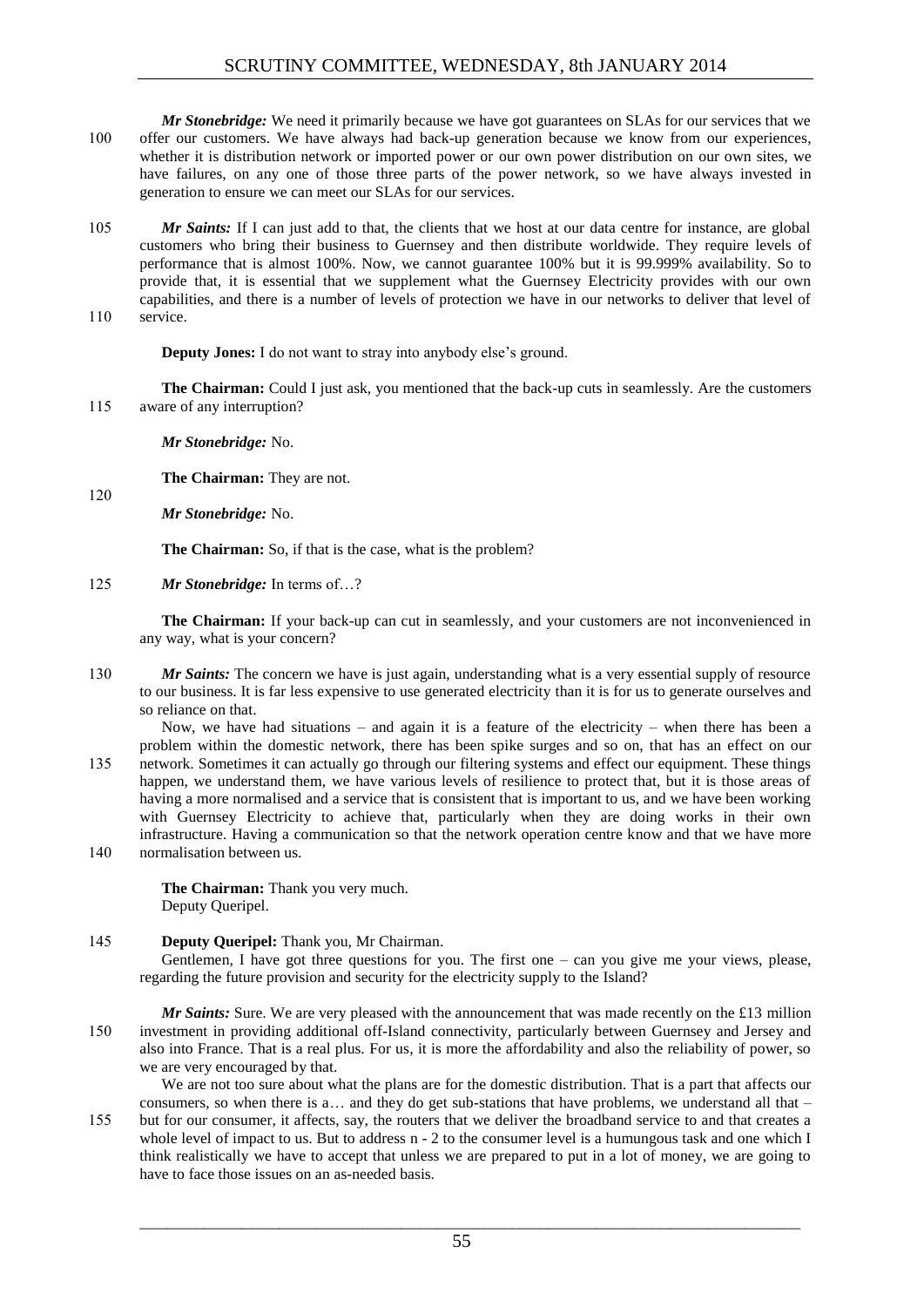But we are quite pleased with that investment; we know that investment plan has been going on for a 160 long time. The investment announcement has not been made because of what the Scrutiny Committee is doing today or because of the power failures of the last year or so. It takes years to define, to sign, to raise funds, to get everybody on side to make those sorts of commitments. So we do know that the Guernsey Electricity, Jersey Electricity are always planning, always working together, always planning for the future, as far out as another cable in eight to ten years we understand, and we know that is part of their planning.

165 So, we are quite encouraged by that, but what we do is we are working up to supplement our needs. No matter what they do, in terms of their investment internationally, we will always have to invest in our own infrastructure to give us another level of protection, and that will always be the case.

# **Deputy Queripel:** Thank you.

170 The second question is a two-part question. What additional megawattage is required by Sure to supply your future business needs? And do you have any concerns regarding GEL being able to meet your requirements?

*Mr Stonebridge:* I can answer that, in that we have currently got more capability into our site than we 175 are consuming, so we have got no massive demand on top of what we are capable of receiving today. So in terms of how much power we believe we need, we think our infrastructure onto our site can deliver that to us.

*Mr Saints:* And also just to note that with new developed technologies that we are bringing in. For 180 instance, as we speak, we are about to announce the investment of up to \$20 million or £15 million on telecom infrastructure, but that technology is very energy efficient. It is actually using less electricity than we had under older technology. So, in the mix of it, as we evolve our networks, the demand for electricity is optimised should I say. So, it is a big factor of our business is managing costs and electricity is one and using new technology really helps save that.

185

*Mr Stonebridge:* So our new base sites for example are 17% more efficient than current, and that is just the nature of the way that technology has evolved.

#### **Deputy Queripel:** Thank you.

190 Final question – is your company satisfied that Guernsey Electricity's on-Island distribution network is capable of distributing power for the entire Island during periods of peak demand?

*Mr Stonebridge:* I would say that we have experienced outages, spikes and other scenarios that have affected our customers and ourselves. Because of the investments that we have made in our battery back-up 195 and generation back-up then we can absorb those.

They have become more frequent at certain times; we need to just ensure that Guernsey Electric continues to invest in its distribution network, to ensure that the generation, the n - 2 generation can be distributed fairly.

200 **Deputy Queripel:** Thank you. I have no more questions.

**The Chairman:** Can I move, please, to Deputy Le Pelley.

#### **Deputy Le Pelley:** Thank you very much indeed.

205 I have got two questions for you. The first one is: does Sure (Guernsey) Limited have concerns about electricity output prices, and any effect that prices have on the local economy?

*Mr Saints:* Yes, I will answer that. Yes, we are always considering costs. Operating our business is a costly base, we are always looking for ways to optimise our expenditure and that helps us keep the price of 210 telecommunication services down to our consumers. We understand also, that based on whether we do our own generation on the Island here, versus bringing the Island capacity from France, there is an economic benefit of doing that and that helps stabilise price, it helps keep prices down.

Our data centre if we go back to that, is a big investment for this Island; it generates a tremendous amount of income for Guernsey. But with that we have to be competitive, we have to be competitive on our 215 pricing. Not only the telecom side but the use of electricity to drive the data centres and all the racks and the disks and everything else they have.

So we are very conscious that when there are price increases in electricity, and it has been quite consistent over the past three years or so, where every six months there has been an increase, but we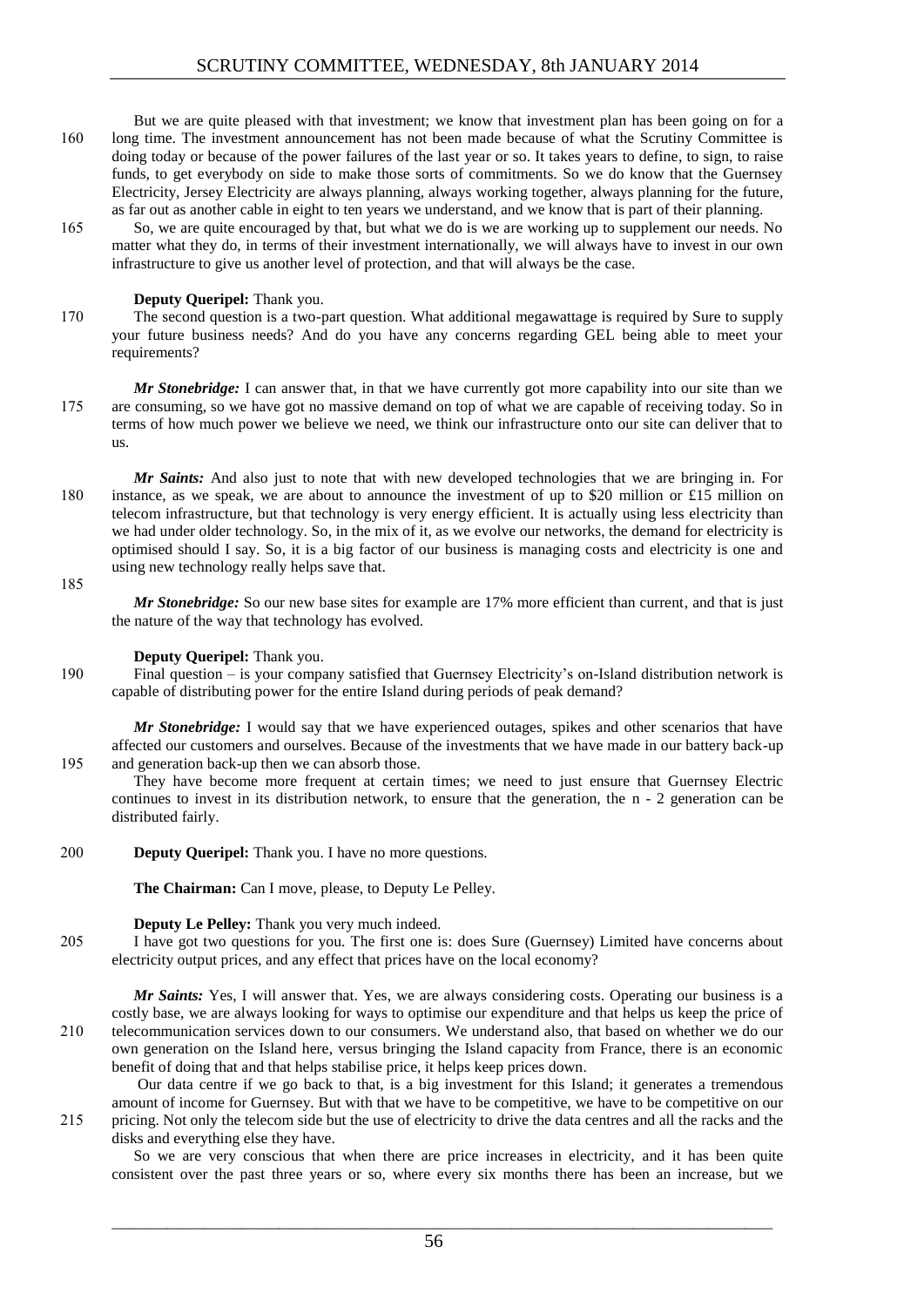understand why there is a need for that, and we expect that to be addressed once this additional off-Island 220 capability is brought into place. So yes, the cost of electricity is always a big concern for any of our consumers. And as I said earlier, for us it is one of the many resources that we have to effectively manage to keep the value of our services to our consumers, most competitive.

# **Deputy Le Pelley:** Thank you.

- 225 The next question has got a couple of parts to it. Does Sure (Guernsey) Limited consider 20 minutes' latency in power supply to be an acceptable part of the Island's n - 2 policy for 2014? And in real terms how have outages affected Sure, and how significant are electricity costs to your business? Do you want me to break them down?
- 230 *Mr Stonebridge:* I will answer that in the best way possible. I think that 20-minute latency refers to the 20-minute time it takes for on-Island generation to kick in. We can absorb that at the moment with our current infrastructure in terms of our battery back-up and generation. If that changes, we may well have issues.

Is 20 minutes the right number now? I am not entirely sure  $-$  I do not know that answer. I would 235 question the fact that we need to review that and see whether 20 minutes is acceptable or not.

**Deputy Le Pelley:** I said 2014 but, of course, obviously the outages would only be 2013, so you are looking at your experiences in the last year, but also looking forward?

#### 240 *Mr Saints:* Sorry – is there anything else you wish to add?

*Mr Stonebridge:* Not on the 20 minutes.

*Mr Saints:* Okay. Just on the cost and how significant it is to our business – yes, we are a big consumer 245 of electricity on the Island, I would think, and Mr Bates would know more accurately based on other demands on the market.

But we are a big consumer of electricity, and I would say in excess of £1.3 million a year, in terms of bills. But it is not a major or…it is a significant cost, but is not the major cost of our business; our major cost is people, and that is a different issue and we are not here to discuss that. But where we can optimise 250 and save, it helps keep the cost of telecommunications down for our consumers. So yes, the power is required for everything, not only powering the client's equipment but the environmental protections, all the

security systems wrapped around it, is all part of delivering value to our consumers.

I am not too sure if that helps you too much, but it is a big expense which, if we can manage to get down, I think the other part is the demand for electricity that we use is pretty constant. Our data centres are 255 driving electricity both in peak times and also in low demand times, and we are always interested in some type of tariff that would help us manage the nature of our electricity consumption a little bit better. There is not a tariff that is oriented towards our business. We have spoken with GEL on this, but we have not been able to come up with maybe a more effective tariff that meets the demand use that we have for our business.

260 **Deputy Le Pelley:** Okay. But in real terms, though, how have outages affected you, in the last year?

*Mr Stonebridge:* I can answer that one. The smaller outages and spikes affect our customers or consumers at the home, which means their broadband service drops, which gives them some real tangible impact. The actual street furniture that delivers the service has got battery back-up, so that is always up and 265 running. If the consumer has got a UPS or something at home, then they would not notice anything in particular. So when we get geographic power failures, that is how it is generally noticed.

In terms of impact on our main infrastructure, then obviously our equipment will kick in, our batteries will kick in, our generators will kick in. The customer does not notice any break in service in that instance. We obviously take a hit on the diesel and the fuel that is used, and then there is obviously the wear on the 270 equipment, as well.

**Deputy Le Pelley:** So how significant are electricity costs to your business?

*Mr Saints:* Well, they are a significant cost, in excess of £1.3 million a year is an excessive cost, but in 275 reality, it is one of many elements of costs we have in our business, which is a substantial concern of our organisation. Wherever we can optimise the use of electricity and achieve a tariff that is reflective of our consumption needs is good, because it helps us at the end of the day to make sure our services remain competitive, consumers benefit from it and Guernsey itself is marketable on the international arena.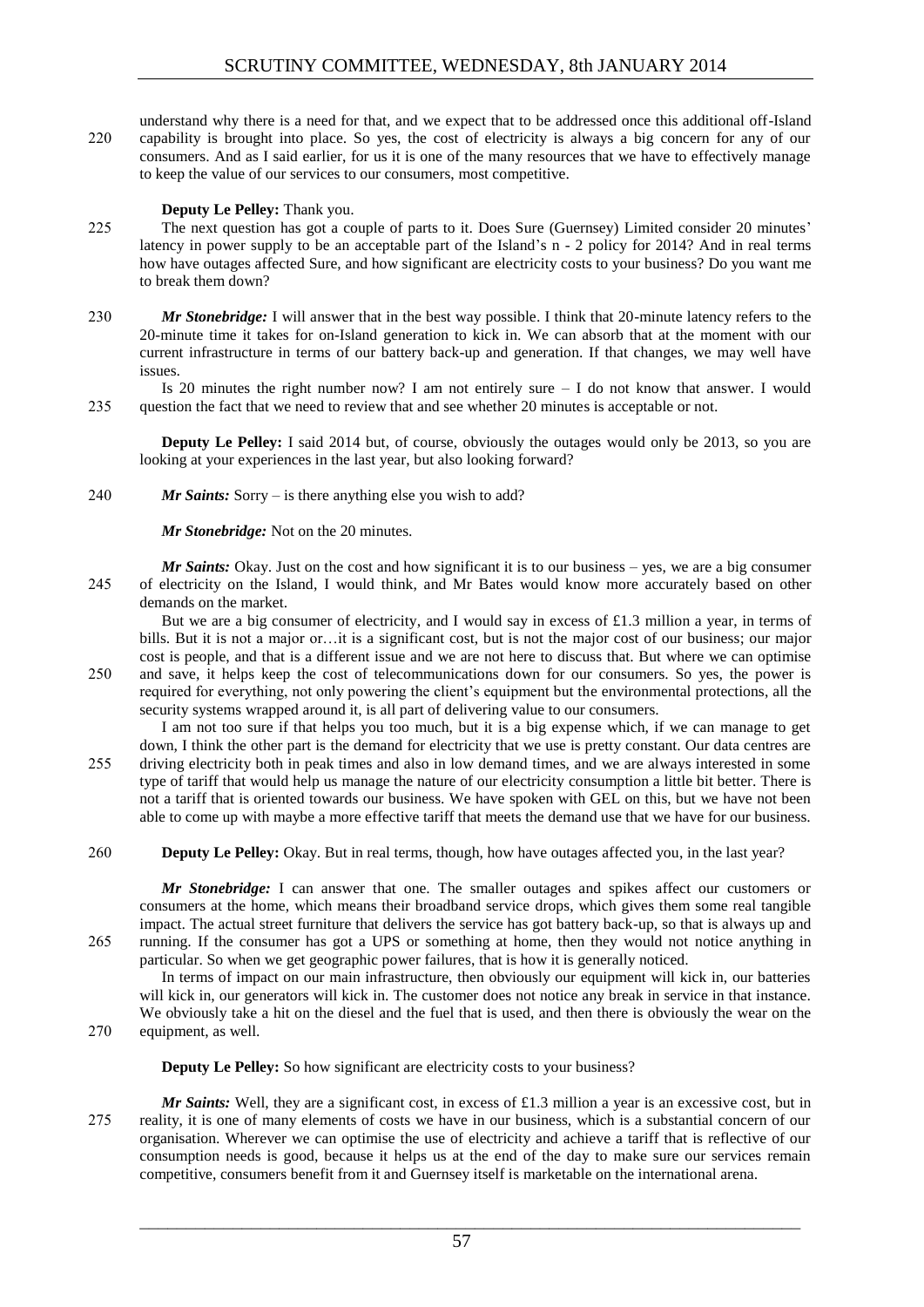**Deputy Le Pelley:** Thank you very much indeed.

**The Chairman:** Thank you, Deputy Le Pelley. Deputy Ogier.

**Deputy Ogier:** In one of the consultation responses that we received, GEL is described as having a long 285 established monopolistic attitude towards customers and an engineering led mentality. That was from one of the responses we received within the consultation.

What would your view be to those remarks, in your experience?

*Mr Saints:* I do not see it as critical as that, I would not state it as being an entrenched monopoly.

290 Yes, the utility has been around for *many* years with the States of Guernsey, like our business was once, under Guernsey Telecom, and there is a particular way you run your business in that type of environment.

The only area of concern that we would like to see a little bit more commercial or indentation in the marketing approach, would be maybe adjusting tariffs to help us manage the demands of our business and the needs for electricity. Help us in managing and maintaining our business as competitively as we can on 295 what is a very competitive global market place for us, so in that respect.

I do not think they are arrogant at all – very open, very easy to accommodate. I have access straight to Alan and his team. My team has access to his executive team. We do not find any negative side, we do not find any non-receptive views – very accommodating, so I do not see that entrenched monopolistic view reflective of their attitude or their approach to working with consumers. I do not see that – maybe members 300 of my panel here will.

*Mr Stonebridge:* No, I do not.

**Deputy Ogier:** Thank you.

305 You mentioned adjusting tariffs. Do you have any examples of how that might work out, what you would be looking for – a reduction in the greater the usage?

*Mr Saints:* Well, just like any consumer, I want it for free! But that is not going to happen. (*Laughter)* They have costs and they have demands, as well. So I think the point for us is we would like to engage 310 more at that level. I know they are receptive to it, we just have not had the opportunity to do that, and I think it is a way of finding a win-win situation, where we can both find ways in which we work together to help us continue to market Guernsey as the jurisdiction of choice for our customers around the world.

**Deputy Ogier:** Thank you. Do you have any concerns about the long-term view and framework past 315 2020 from GEL?

*Mr Saints:* Not at this stage at all. The big announcement was the investment in subsea systems, the n -2. The only area I would like to know more about, and I am sure we will have the opportunity to do it, is to engage in longer term planning, because it is integral to what we do on a wider network here in Guernsey, 320 as well as Jersey for that matter, since we have an operation there as well.

So not concerned about that far out, really concerned about this coming year, more than anything else, but again, they are long-term thinking – they do have plans and concepts for a new cable system eight to ten years from now. So, for us like our business, we are thinking long term and I do not have any concerns that they do not have their finger on the pulse, at this point.

325

280

**Deputy Ogier:** You said earlier you were pleased with the cables plan, is there anything more that you would like to say on the cables plan that you have not already stated?

*Mr Stonebridge:* I have got one. It is a really good plan, it is something we support, we work with 330 Jersey Electricity as well, so we have got a relationship with those guys regarding Normandie 3. The only thing I would like to add is the protection of assets on the seabed, making sure that those assets and investments are protected and there is adequate protection in place.

#### **Deputy Ogier:** Thank you.

335 Do you think that you would be willing to accept a trade-off, say of greener electricity suppliers?

*Mr Saints:* When you say 'trade-off', what do you mean?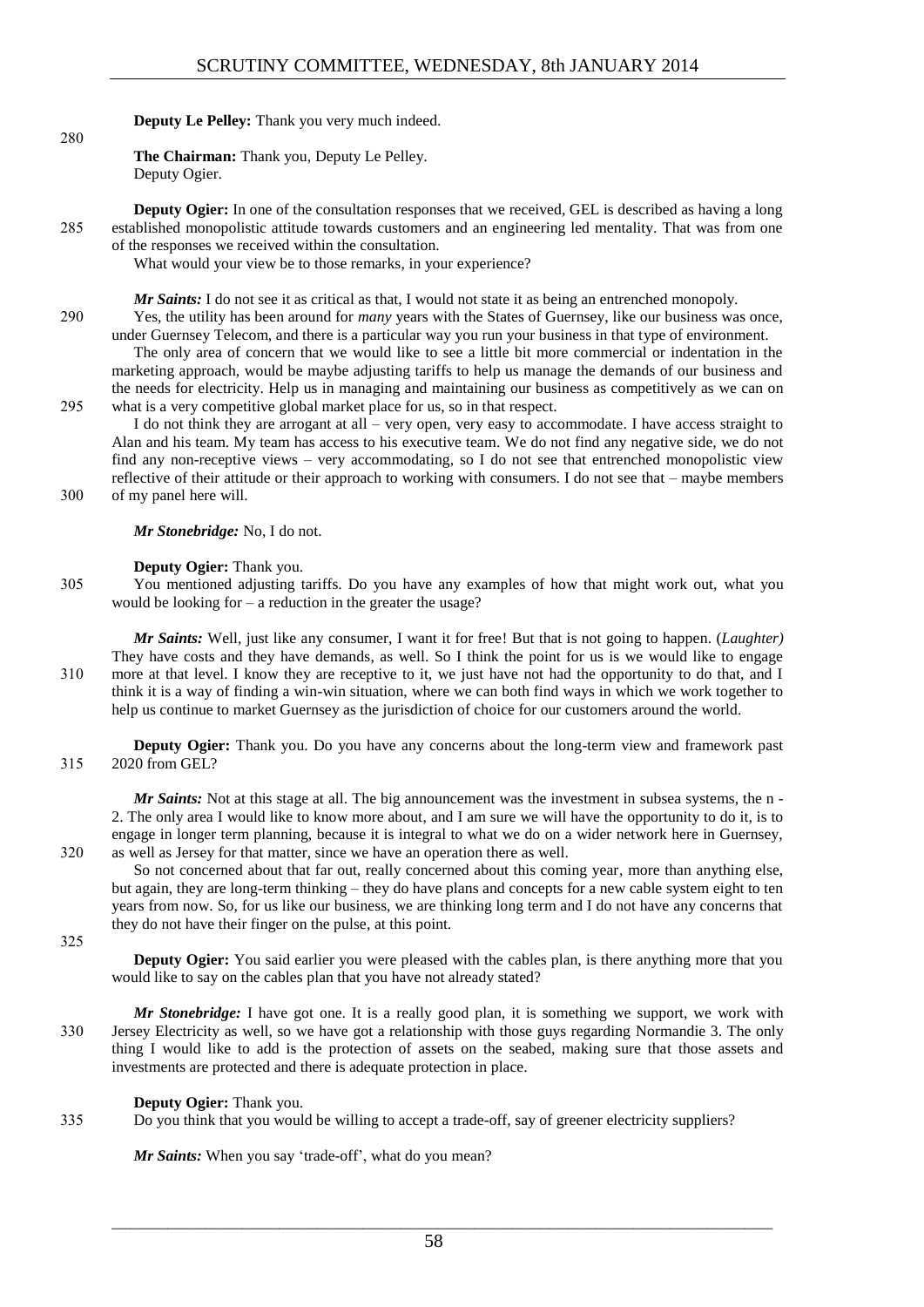**Deputy Ogier:** A trade-off between green electricity suppliers at an additional cost. With your business 340 of providing and what you do…

*Mr Saints:* Sure, I think this goes back to another issue which was the extension of the licence for generation and distribution for electricity on the Island. That was extended a further until, what 2022? I think it was.

345

*Mr Stonebridge:* 2022, yes.

*Mr Saints:* And that was interesting, because it was happened with no consultation; it was just an extension of the monopoly licence, a licence to provide a monopoly service.

350 A little bit disappointed in that, only from the standpoint that we have to understand, we live in a new technology world where we are able to generate electricity ourselves. If you look at some of the architect… and you can probably consult the architectural community, who will tell you that some of the building designs – homes, offices and others – are actually environmentally green oriented, that actually can produce electricity and funnel it back into the national grid.

355

**Deputy Ogier:** Do you find any barriers to that self-generation at perhaps a larger scale?

*Mr Stonebridge:* We self-generate when we need to. There is obviously a high cost because of fuel – the price we pay for fuel for our own generation is significantly greater than discounts that negotiated 360 parties that Guernsey Electricity can obtain through their bulk purchase. So obviously there is a cost tradeoff for that as well.

With the environmental initiatives, and the fact that we have got 70% less power consumption on our mobile base sites, that obviously helps, massively.

- 365 **Deputy Ogier:** Do you find you suffer from the rebound effect or the Jevons paradox where the more energy efficient you get, it does not necessarily result in an energy reduction, but that the energy that you saved is often used for other initiatives?
- *Mr Stonebridge:* In terms of the base sites, they have got a sole purpose, a sole job which is to run that 370 mobile network, so there is no other use, at that for those particular locations because we draw that electricity for.

**Deputy Ogier:** Right.

375 *Mr Stonebridge:* So all it means is there is less load and less consumption at that point for us, which means there is more power probably available for other consumers.

**Deputy Ogier:** What other actions have you taken to reduce your carbon footprint?

380 *Mr Stonebridge:* Obviously reducing consumption in general, on our base sites and with some renovation projects…

**Deputy Ogier:** Would you say often the reduction in energy usage is utilised elsewhere? If you are saving energy on one location, that means that you have effectively free energy that you can use up 385 somewhere else, or do you actually notice a reduction in your energy consumption overall, when you introduce energy efficient measures?

*Mr Stonebridge:* I think it is more overall to be honest.

390 **Deputy Ogier:** Yes?

*Mr Stonebridge:* Because we have quite a distributed network –

**Deputy Ogier:** You have noticed a decrease in your energy usage overall?

395

*Mr Saints:* That is attributed to many things: one is being more efficient at our business, but also clients have changed their configurations with us which is less demand for us.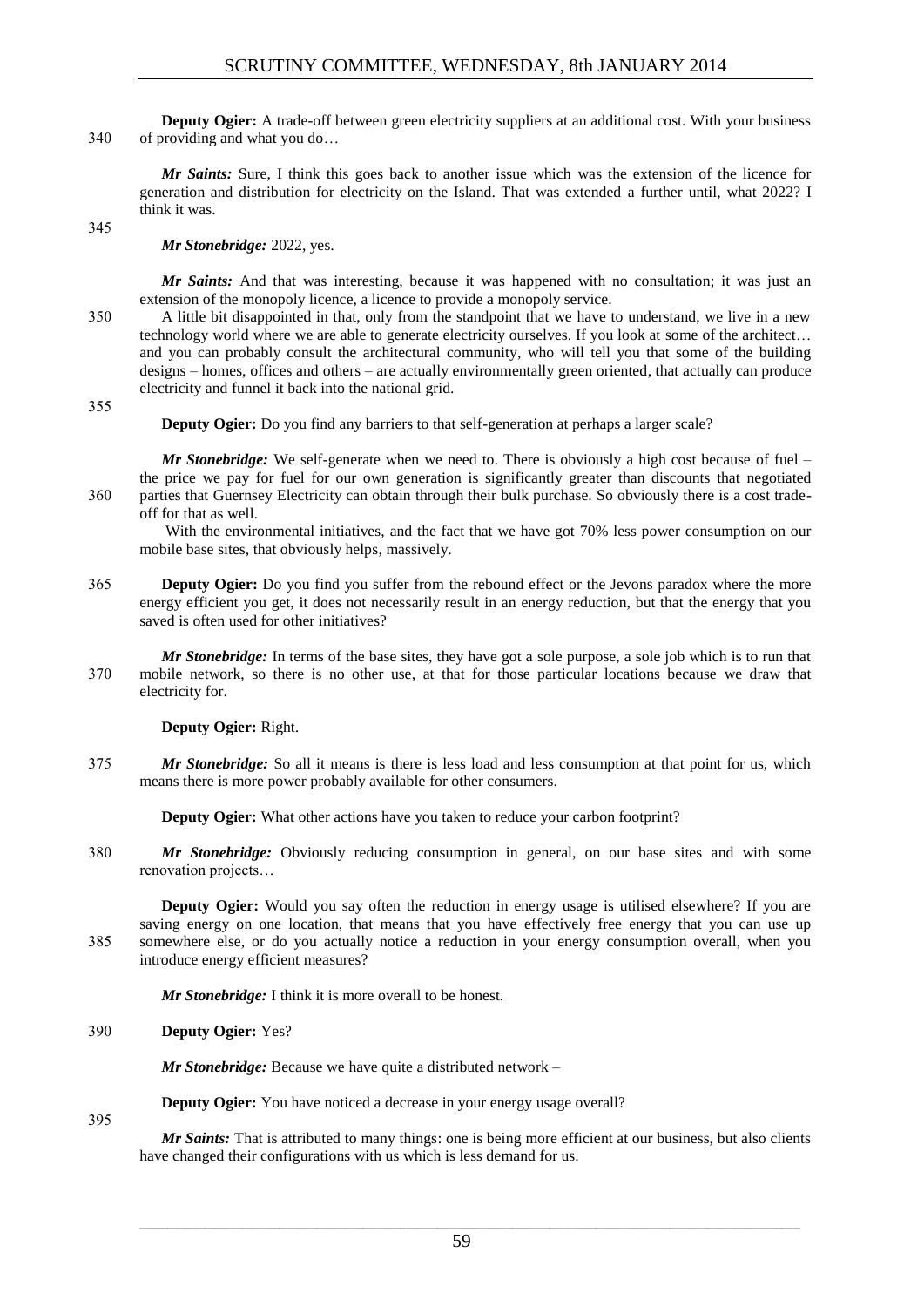**The Chairman:** One more minute, Deputy Ogier.

**Deputy Ogier:** Do you have any other initiatives that you are running to reduce your carbon footprint?

*Mr Stonebridge:* We have an Environment Committee. We are helping with some projects such as stream clearance and beach cleaning and those sorts of things, which do not directly… they help the 405 environment, but they are not directly impacting on our green label, I guess.

*Mr Saints:* And then there is the upgrade of our networks to more energy efficient technology being deployed. That is a big focus for us as an organisation. And optimising our presence on the Island, so one of the areas is we are migrating and consolidating to Centenary House, instead of having a Bermuda operation. 410 Centenary are having one site and we are sharing the resources of that site. So it is saving in terms of use of resources for us, as well.

415

400

But back to your point earlier, we do encourage development and use of green energy. There is a tradeoff and I think we have to understand what that trade-off is versus the affordability of electricity to the Island, but it is something we need to continue to be involved with and use well into the future.

**The Chairman:** Deputy Ogier, thank you.

Are there any circumstances… is there any level of reliability that Guernsey Electricity might achieve, in which you would not have a back-up supply of your own?

420 *Mr Stonebridge:* I do not think so, not that I am aware of, no.

**The Chairman:** Now, you were once a state monopoly, and are now in a commercial, competitive market. Guernsey Electricity were the same, and are now commercialised. What does that word mean to you in the context of Guernsey Electricity?

425

*Mr Saints:* When you say 'commercialised', they still hold a monopoly in terms of the provision of generation and distribution. So, 'commercialised' to me would mean that they are lot more oriented towards the market demands, the consumer requirements, being competitive in terms of the pricing, making sure that the affordability of electricity is the best it can be and that they are constantly planning for the future – 430 to make sure that the protection of this very important resource for us is provided for in the best possible way. That would be my view. And of the commercialisation aspect, competition brings a whole new layer of focus, believe this. It will challenge you to look at every aspect of your business, right from people right down to infrastructure, the way you do things, how you distribute and that may not be a focus on the commercial side.

435

**The Chairman:** I am wondering what the commercialisation of Guernsey Electricity means to you in circumstances where there can be no liberalisation of electricity supply.

*Mr Saints:* All that I would expect from that is that we have a team, Guernsey Electricity, which we do 440 recognise them as being a team that is forward thinking and they are planning, they are trying to be as efficient as they possibly can, to provide the security and safety of electricity, at the best possible price available on the market. That is how I would view the commercialisation aspect to be.

You layer another focus of competition and somebody else will then drive you to think a little bit more differently, and then you would be challenged to look at how you do things, the way you do things, whether 445 you need to do some of the things you have, that is another layer of focus, which I do not view as commercialisation.

**The Chairman:** Implicit in your answer is that these things cannot be achieved by a state monopoly, is that your view?

450

*Mr Saints:* In its own way, no.

**The Chairman:** And why is that? Why can these things not be achieved by a state monopoly?

455 *Mr Saints:* Because I think under a state monopoly, you are very much focused on delivering an objective which simply is, making sure the reliability is there and that it is at an affordable price. It is not about make sure it is the best possible price you have, in fact re-think your business, think out of the box, transform your organisation to bring the price even lower or in fact diversify your thinking to create new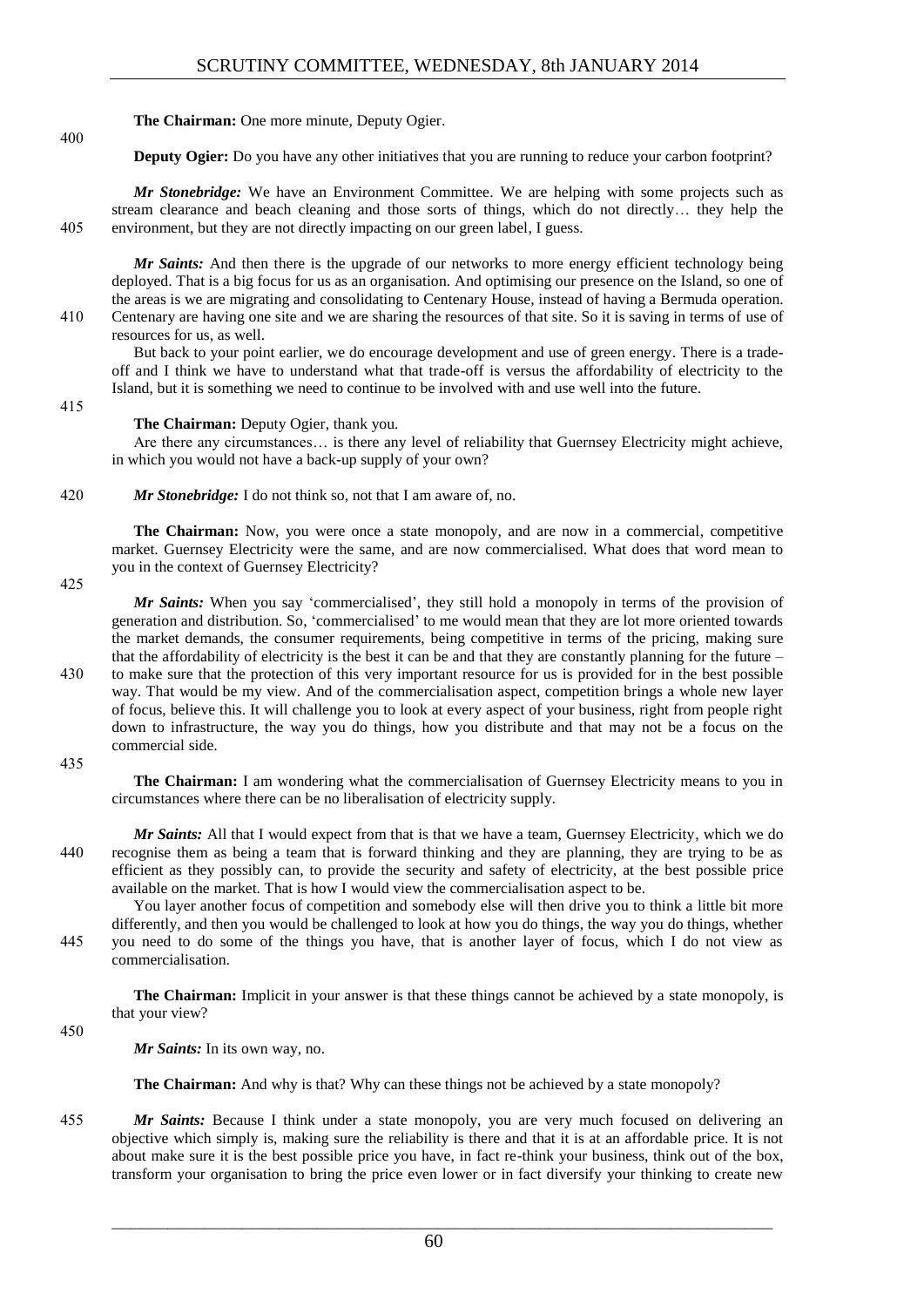lines of business, new technologies in the market, and so on. You are not driven to think that way; that is 460 not my experience anyway in state monopolies.

**The Chairman:** You pointed to inefficiencies within Guernsey Electricity. Has the commercialisation of Guernsey Electricity – why have these inefficiencies persisted in your view, notwithstanding the commercialisation of Guernsey Electricity?

465

*Mr Saints:* No, let me correct myself. I am not saying that there is inefficiencies there; I do not know anything about the detail of your organisation. All I am assuming is that there is always – and I can only speak from the standpoint of Guernsey Electricity, Cable and Wireless, now Sure – is that there is always to improve, always ways to be better, we were once a 365 organisation, we are now 205 here on the Island. So 470 it pushes you a little differently, that is all.

#### **The Chairman:** Thank you.

Very lastly, and I am sorry, we are short of time: what in your view have been the benefits and advantages of the commercialisation of Guernsey Electricity?

475

*Mr Saints:* All that we have experienced today, and that is...but there is more that we can do. There is planning, which we are quite comfortable on, we are assured that the future requirements of the Island are being considered and planned for. I just think that we would like to work more on pricing modelling, focusing on our unique requirements of electricity consumption, so that we can optimise our expenditure 480 and make sure that we remain competitive in this jurisdiction.

**The Chairman:** Thank you very much, you have been most helpful. Thank you.

*Mr Saints:* Thank you very much, for your time.

485

# **EVIDENCE OF Mr M Ogier, Director, and Mr P Devine, Head of Regulatory Affairs, Guernsey Data Park Limited**

*Mr Ogier and Mr Devine were called at 9.33 a.m.*

**The Chairman:** Right, without further ado, we welcome Guernsey Data Park Limited, thank you very much for coming.

Deputy Jones, I wonder if you could ask your questions.

490

495

#### **Deputy Jones:** Good morning.

I think you were sat at the back during that half hour.

*Mr Ogier:* We were.

**Deputy Jones:** So I am going to ask you some similar questions to the ones that we posed to Sure, in order to grasp your understanding of Guernsey's security of electricity supply.

So my first question is in relation to whether you hold any major concerns relating to the current n - 2 policy?

500

*Mr Ogier:* I think what we would say is, historically, it seems to have worked. Certainly we have seen that last year. I think the question is whether or not going forward it is the right policy and whether it is going to work going forward. I think what we have seen is we have seen that we have got a very aging power station. That is of concern to us, and whether or not that n - 2 policy can be maintained because of 505 that, and certainly, the announcement on new cable systems and new infrastructure to Jersey and France is very much welcomed by us, in terms of that, to look at whether or not that policy is going to be right going forward.

**Deputy Jones:** Do you feel that the policy over the last few years has been reviewed adequately? Could 510 it have been done better or should we focus more on going forwards?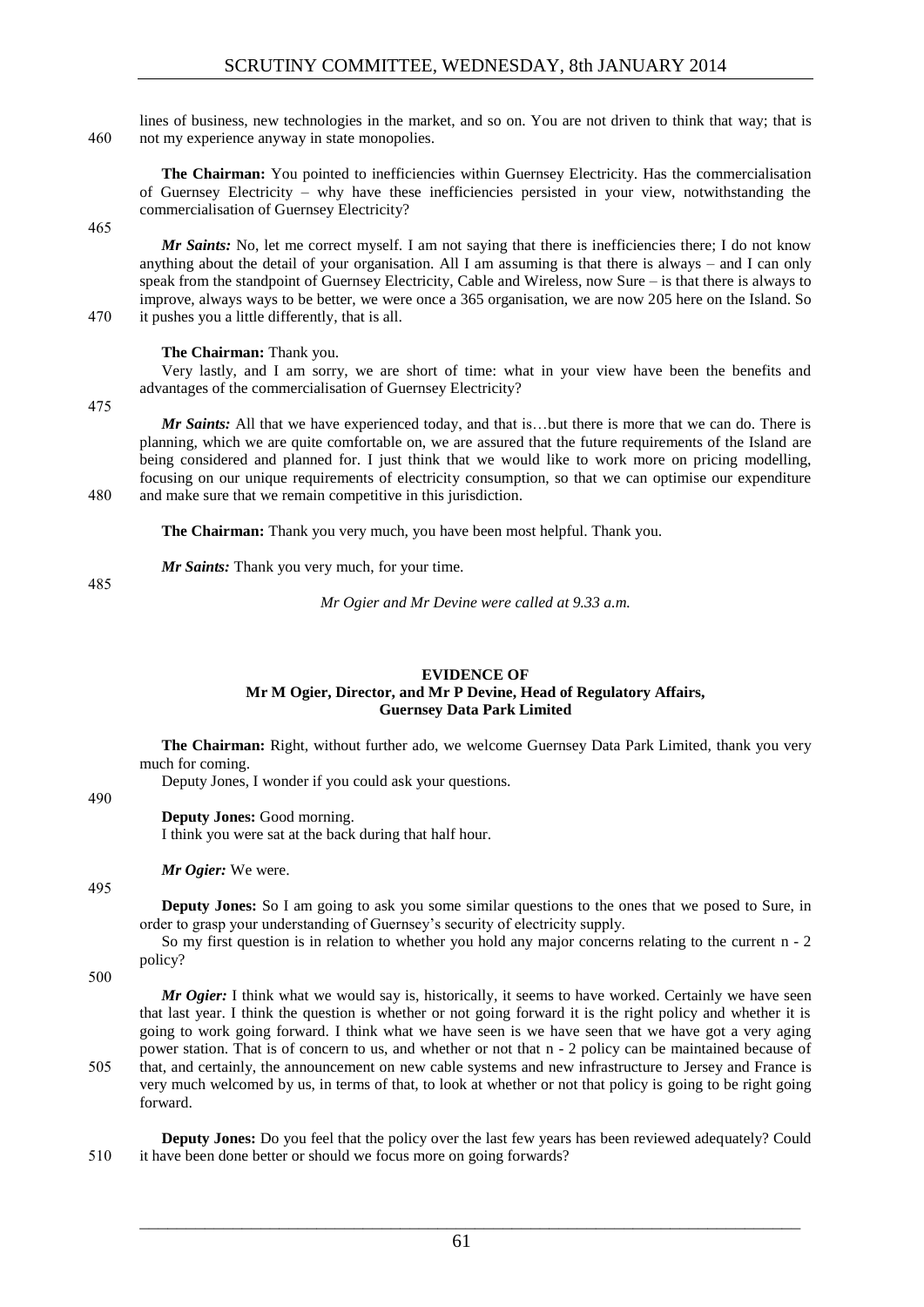*Mr Devine:* I think looking back over the history of it; I am not quite sure how often the policy was reviewed. I am not saying it was not, but it certainly was not reviewed in this type of very explicit and open way. So I think now is a very good time to be reviewing it. It has been in place for quite a long time and 515 situations and circumstances do change, so it is very good to have this review.

**Deputy Jones:** Thank you.

In terms of the outages and in particular the experiences we had last year, what are your concerns about power outages and the repercussions you think those outages would have on your customers?

520

*Mr Devine:* Sorry, can I just say I think it might be worthwhile drawing some comparison with ourselves and Sure. We are not really in the same statement as such, and our concerns would come slightly differently. Sure, we appreciate has got a very wide customer base across the whole Island and geographically across the Island. Our issues relate to Guernsey Data Park which is, if you like, a closed site. 525 So when we talk about concerns with these things, they tend to be rather different. Yes, we have concerns, we have to keep the site running 24 by 7 by 365, and therefore power is a very big concern to us and the reliability of that supply.

**Deputy Jones:** So when outages occur, I am assuming or can I assume that you have a back-up 530 generation system?

*Mr Ogier:* Absolutely, in the same way as Sure described. There will be back-up in terms of UPS batteries that will take on the load immediately, and then generation on site which will pick up the load, be that for somewhere between 24 and 48 hours of on-site capability to power.

535

**Deputy Jones:** And as we questioned Sure, how noticeable would those outages be? Your back-up would kick in immediately?

*Mr Ogier:* Immediately, so the UPS pick up that load immediately, because the customers cannot see 540 any sort of down time.

*Mr Devine:* I think one does have to be very careful about this – there was a question that came up earlier, about can you ever afford an outage? Well, I think nothing is 100%... True, real 100% for anything is next to unaffordable, and we recognise that. The issue is to get it down to a 99.999% or better, with only 545 perhaps just a few minutes a year; you need to be working in those sorts of areas.

**Deputy Jones:** Yes, because I think one of the questions that was asked was is there any level of reliability that we could ever have where no back-up would be required and I think you are sort of answering that question.

550 So how resilient then – you have mentioned 24 to 48 hours, is that how resilient your back-up is?

*Mr Devine:* Yes.

**Deputy Jones:** And you think that is effective and would be sufficient for the business that you are 555 involved in?

*Mr Devine:* Yes.

**Deputy Jones:** My final question is in relation to Guernsey Electric working with larger customers to 560 use their backup generation during peak demands in return for lower charges. I think the gist of some of the answers that we have got there; there were concerns about the tariffs and that. Do you share a similar view in terms of sharing your back-up in return for lower charges?

*Mr Ogier:* It is worth noting here we are working very closely with Guernsey Electricity, and as with 565 Sure we have a very good relationship with them, and it is something we are exploring at the moment. Because there is only a very limited period of time where the Island is pulling all of its peak loads and at those moments in time, whether or not we could be putting on our generation, which has to be run up periodically anyway, to take off some of that load. So it is something that we are certainly open to and working with Guernsey Electricity to discuss.

570

**Deputy Jones:** Thank you.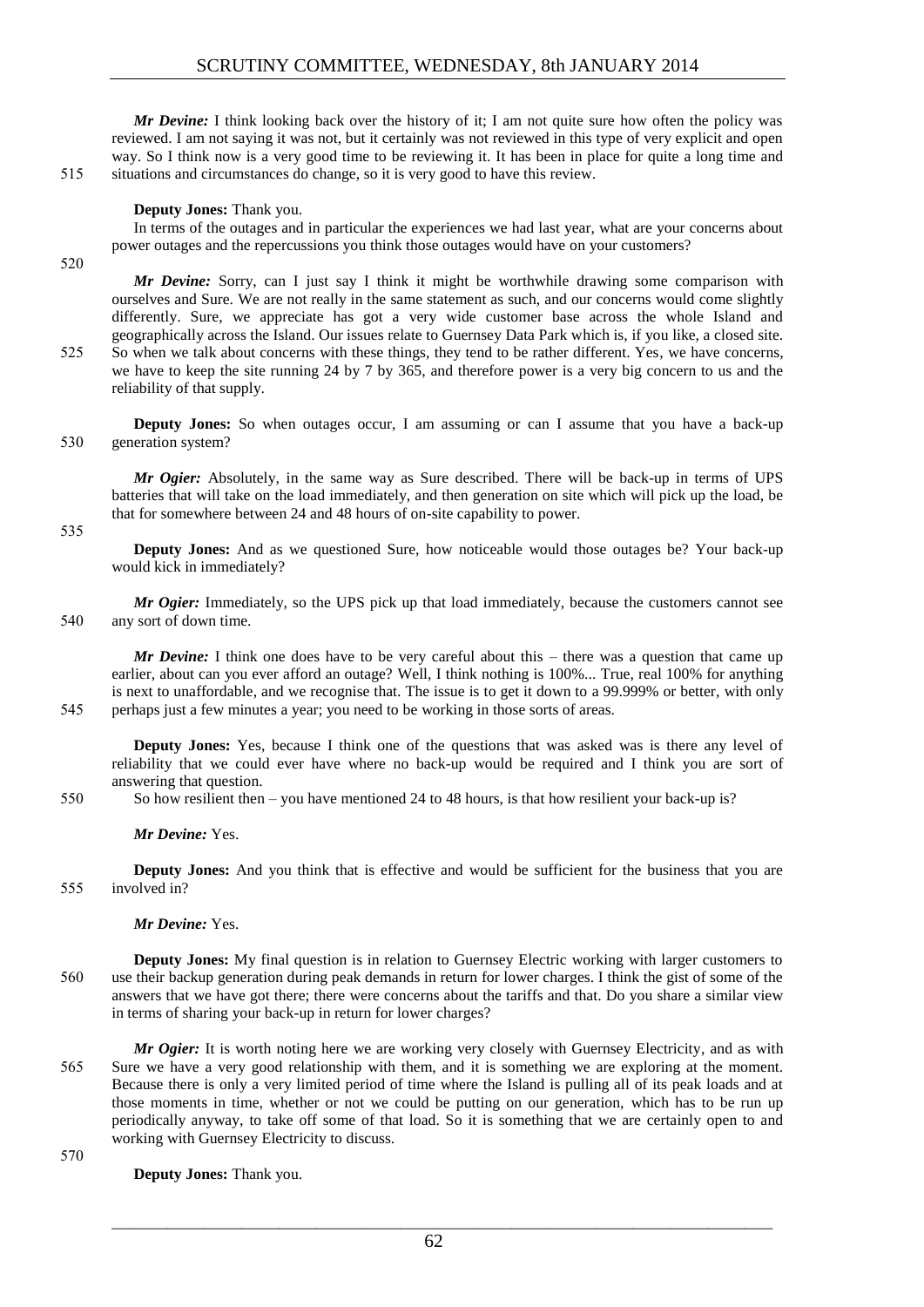#### **The Chairman:** Thank you.

Could I just ask you, would Guernsey Data Park like to be able to generate their own electricity entirely?

575

*Mr Ogier*: No, I think is the answer to that. We are not a generation company; we are not looking to be. The reason for the generation on site is purely as a back-up. It is a customer requirement of any data centre, to have that back-up. So, no, we have no interest in becoming a generation company.

# 580 **The Chairman:** Deputy Queripel.

# **Deputy Queripel:** Thank you Mr Chairman.

Gentlemen, my first question to you is: do you have an opinion regarding Guernsey Electricity's plans for future provision and security for electricity supply?

#### 585

*Mr Ogier:* Yes, well, as I have said, we are very pleased with the announcements on the new cable infrastructure.

We firmly believe that new cable infrastructure to Jersey and France is the way forward for the Island for a number of reasons. A lot has been talked about sustainability of supply and we see that as a holistic 590 approach to cost, and surety of supply,

*Mr Devine:* The environmental issues.

*Mr Ogier:* The environmental issues and all of those, which we do not think can really be achieved with 595 on-Island generation. Certainly, I think that has been proven with the emissions that we have seen as we have had to generate more and more on-Island. So we certainly see that importing more electricity from the continent and the European grid, to take advantage of that greener energy, or low carbon energy, is certainly the way forward for the Island.

# 600 **Deputy Queripel:** Thank you.

My second question is a two-part question. Does your company have any concerns about GEL's distribution network; and is your company convinced that GEL is capable of distributing power to the whole Island during periods of peak demand?

605 *Mr Ogier:* I think that is a question that we cannot answer in terms of the whole Island-wide, as Pat has already alluded to. Our concern focuses primarily on one site on the Island. That site will be served with new infrastructure; resilient infrastructure to enable that site to work, and that is something we are working with Guernsey Electricity to be able to do. The wider aspects is something that obviously Sure are concerned with, because they have a customer base around the Island, but I do not think we are in a position 610 to really answer that in terms of the wider Island.

#### **Deputy Queripel:** Okay, thank you.

My final question, what additional megawattage will be required by your company to supply your future business needs and do you have any concerns regarding GEL being able to meet your requirements?

615

*Mr Ogier:* No, as we said, in terms of concerns, we are working very closely with GEL about our power requirements to match our requirements with what they can generate and what can be supplied. So we have a very close relationship with them to balance that between them, because we are very aware that it is – it is a relationship between the two entities.

- 620 Our initial phase, we are looking at around a 10-megawatt demand to get us up and running and that will keep us going for a number of years, and then obviously over a number of years, that may ramp up, depending on what we see in terms of demand.
- *Mr Devine:* It is very difficult to know what future demand in data centres will actually be. There are a 625 number of factors; it was alluded to earlier about the increasing efficiency of the equipment of telecoms and IT equipment, and that is one factor. A counter factor is that the demand for data centre services is growing, so it is quite difficult to know over a very long period. And we are talking here about 10, 20, 30 years' time, a lifetime for this as a project. It is very difficult to know what that would be, that far forward. So, we work quite closely here with electricity to try and match that supply and demand. It is one of the reasons why we 630 see cables to France as a good way going forward, because that is a very large source of power, should it be
- required.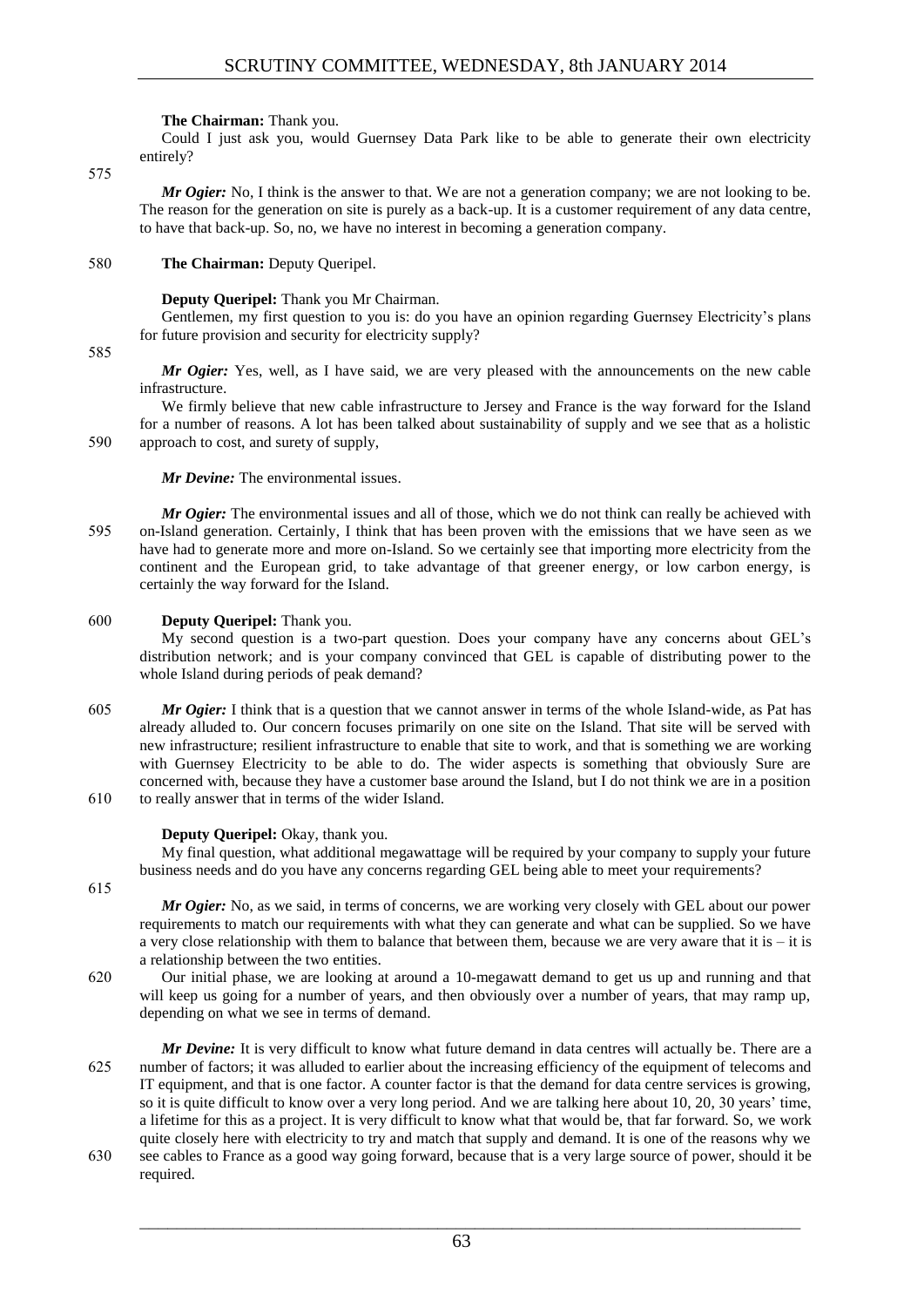**Deputy Queripel:** Thank you. I have no more questions.

**The Chairman:** Thank you Deputy Queripel.

635 Deputy Le Pelley.

**Deputy Le Pelley:** Thank you, good morning gentlemen.

My questions relate to proper representation and value for money aspects. In your consultation response, you claimed that GEL had a long established monopolistic attitude towards customers; an 640 engineering led mentality and entrenched labour relations.

Could you explain what you meant by this and do you still stand by this statement?

*Mr Devine:* Bearing in mind that our submission was put down as the end of 2011 –

645 *Deputy Ogier:* Well, we have got a date of 11th December 2012.

*Mr Devine:* Yes, thank you. Historically, I think there has been a lot of truth in that and there was a lot of discussion earlier on about the behaviour of commercialised companies and companies that are in competition. That is clearly not the case with GEL; it is a *de facto* monopoly and as Mr Saints referred to, 650 earlier, extending its monopoly by 10 years without any particular consultation. Well, we hold our breath on that sort of thing; we hold our tongues on that sort of thing.

We have seen changes in the last 12 months or so, I think really that the cable outage has shaken people up rather, and has changed the landscape, and people really having to think rather more about how this works. I would, just to look at it historically… The Policy Institute Report of 2010 reflected on the general 655 behaviours of monopolies.

**Deputy Le Pelley:** Does the current policy serve consumers well; does it offer them value for money?

*Mr Devine:* If you take 'consumer' here to be in the widest sense, so not just Guernsey Data Park, I 660 think the answer to that is: you have to wonder. If you look at the price of electricity here and you compare it to prices in Europe and generally, electricity here is quite expensive. So you have to start looking at the reasons for that.

If you compare us with, say, Jersey, you have to ask why we would be different from Jersey. And the CICRA Report on Electricity in Jersey, highlighted how much more expensive it is here than it is in Jersey.

665 Jersey Electricity has a policy of keeping its prices within plus or minus 10% of the European average and it engineers its business to do that. Now, we do not see that going on here, so we think it would be  $-$  it perhaps go back to this question of engineering led, we think there is a lot of scope for a lot of change, and it would benefit all customers.

# 670 **Deputy Le Pelley:** Thank you.

Does GDP have concerns regarding the development of a more prudent and cost efficient electricity supply solution over (a) the medium and (b) the long term?

*Mr Devine:* Sorry, is that the cost of doing it?

**Deputy Le Pelley:** Well, the development of it and cost efficiency being involved, yes.

*Mr Ogier:* Well again, we think that actually the cables to France will be a cost efficient way to look at the medium and long-term importation of power. The capital cost, yes it seems high initially, but I think the 680 long-term cost of that, when you are looking at buying from the European grid, and I think there has been some discussion over pricing in this forum and certainly in previous areas, of how that is worked out.

We look at the European pricing as the pricing once you take away all the taxes and other areas that are in Europe and are priced to consumers. Once you strip all of that away and get down to the bare bones of the price per kilowatt of that electricity, we are significantly higher. So if we are buying at that price in 685 Europe, or close to that, and then there is a cost on top of that for the infrastructure to import, we still see that we should be more efficient, and only a small amount above those European prices and considerably cheaper than where we are now.

# **Deputy Le Pelley:** Thank you very much for that, yes.

690 What plans would GDP like to see put in place to adequately accommodate rising electricity demand in the future?

675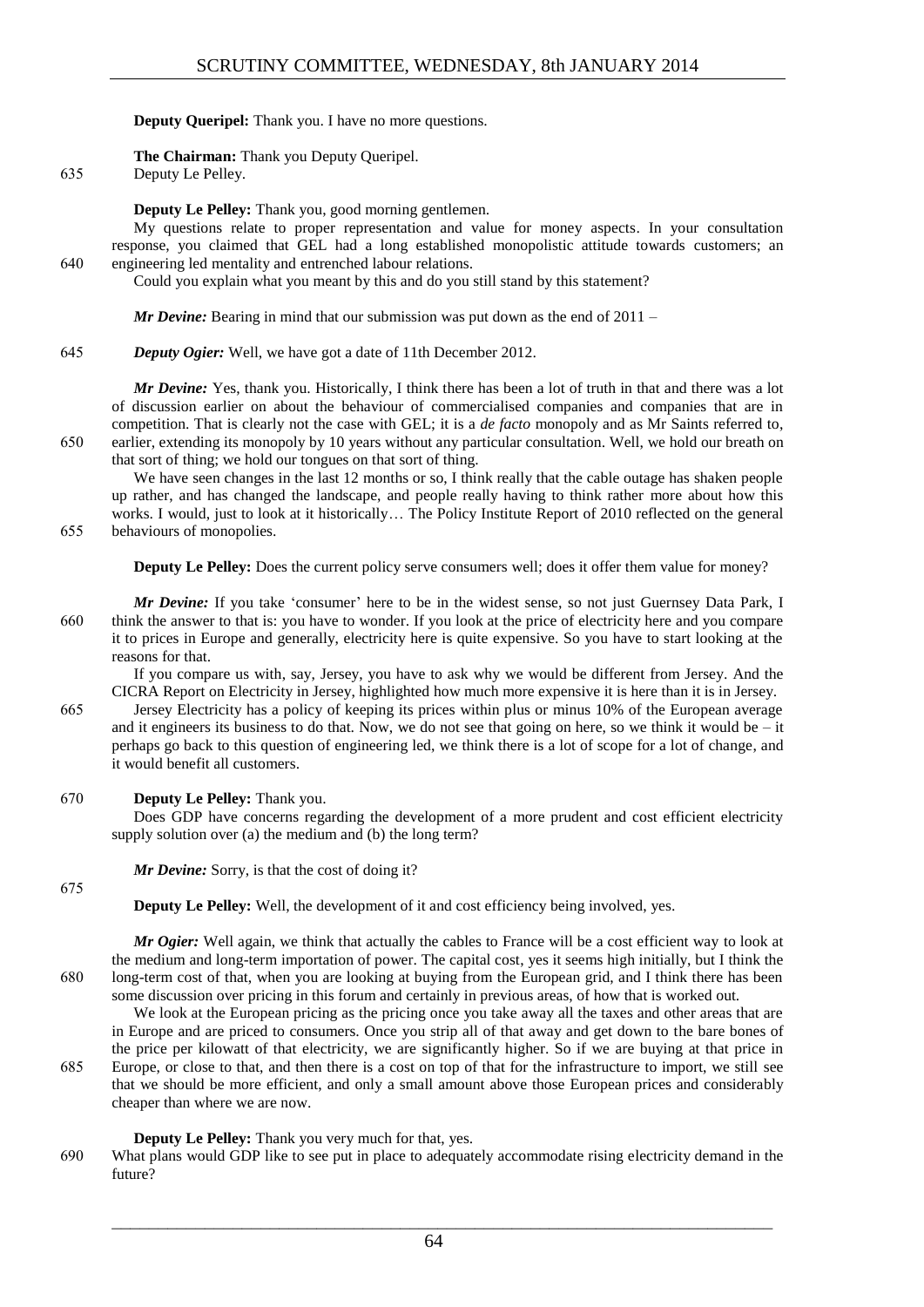*Mr Ogier:* Well I think, again, I think we touched on that with the new cable infrastructure. We do think that that is the way forward, and putting in adequately sized cables that will enable that. Because there is no doubt that electricity usage will rise, and yes, efficiencies will come into that. But, if the Island looks to 695 move away from uses of fossil fuels and various other areas, there is only going to be an increase we think, in electricity demand, albeit that the electricity used is being used more efficiently.

*Mr Devine:* And I think there is the issue of economies of scale. The Island has an opportunity now; it needs to refresh its power infrastructure. There is an opportunity to move toward more sustainable, 700 environmentally friendly, imported power. But it needs to get some economies of scale into doing that, and power cables we see as the way to do that.

#### **Deputy Le Pelley:** Thank you.

My last question: what views does GDP have relating to Guernsey Electricity's recognition of private 705 investment and consumption, and the introduction of a commercial rate accordingly which reflects these factors?

*Mr Ogier:* Sorry, can I ask you to repeat the question?

710 **Deputy Le Pelley:** What views does GDP have relating to Guernsey Electricity's recognition of private investment and consumption, and the introduction of a commercial rate accordingly, which reflects these factors?

*Mr Ogier:* Well, I think that comes back to the one size fits all. I think there would have to be some sort 715 of recognition within that about different demands for different customers.

Currently there is a one size fits all in terms of the n - 2 policies and the policies going forward. I think, and certainly this discussion we are having with GEL over this about exactly that, if you have got on-site backups and you do not need the resilience or certain levels of resilience, there must be some way that we can work with GEL and that should be reflected, we think in the tariffs.

#### 720

735

**Deputy Le Pelley:** Yes**.** Thank you very much indeed. Thank you, Mr Chairman.

# **The Chairman:** Thank you.

Could I ask you: costs, electricity costs, compared to other jurisdictions – in your view, is this a barrier 725 or concern to business coming to Guernsey?

*Mr Ogier:* Yes. Is the simple answer to that! It is a major cost for a business in terms of electricity prices; there are a number of major costs, telecoms being one, electricity being the other, that we see as major barriers that the Island is facing at the moment.

730 So we do see that and we are talking to customers, and it is a total cost of coming and doing business on the Island, and electricity is one of those items. And certainly in the industry that we are in, we see it as a major cost factor and certainly a barrier to get more people here.

#### **The Chairman:** And what proportion of your costs will electricity form?

*Mr Devine:* I would not like to put a number on it, but it is perhaps one of the largest costs.

**The Chairman:** In percentage times, the order of magnitude?

740 *Mr Devine:* I do not want to put a number on it, but it is one of the largest costs. Power consumption in data centres and the whole of the data centre industry, the thing it concerns itself about most of the time is its efficiency and the cost of power and efficient use of power in data centres.

**The Chairman:** And do you recognise a tension between reliability on the one hand and cost on the 745 other? In other words, reliability has a cost attached to it?

*Mr Devine:* Yes, of course and I think the whole thing about rebalancing the trilemma is at the root of this conversation and we think there is a different balance to strike.

750 **The Chairman:** Deputy Ogier, please.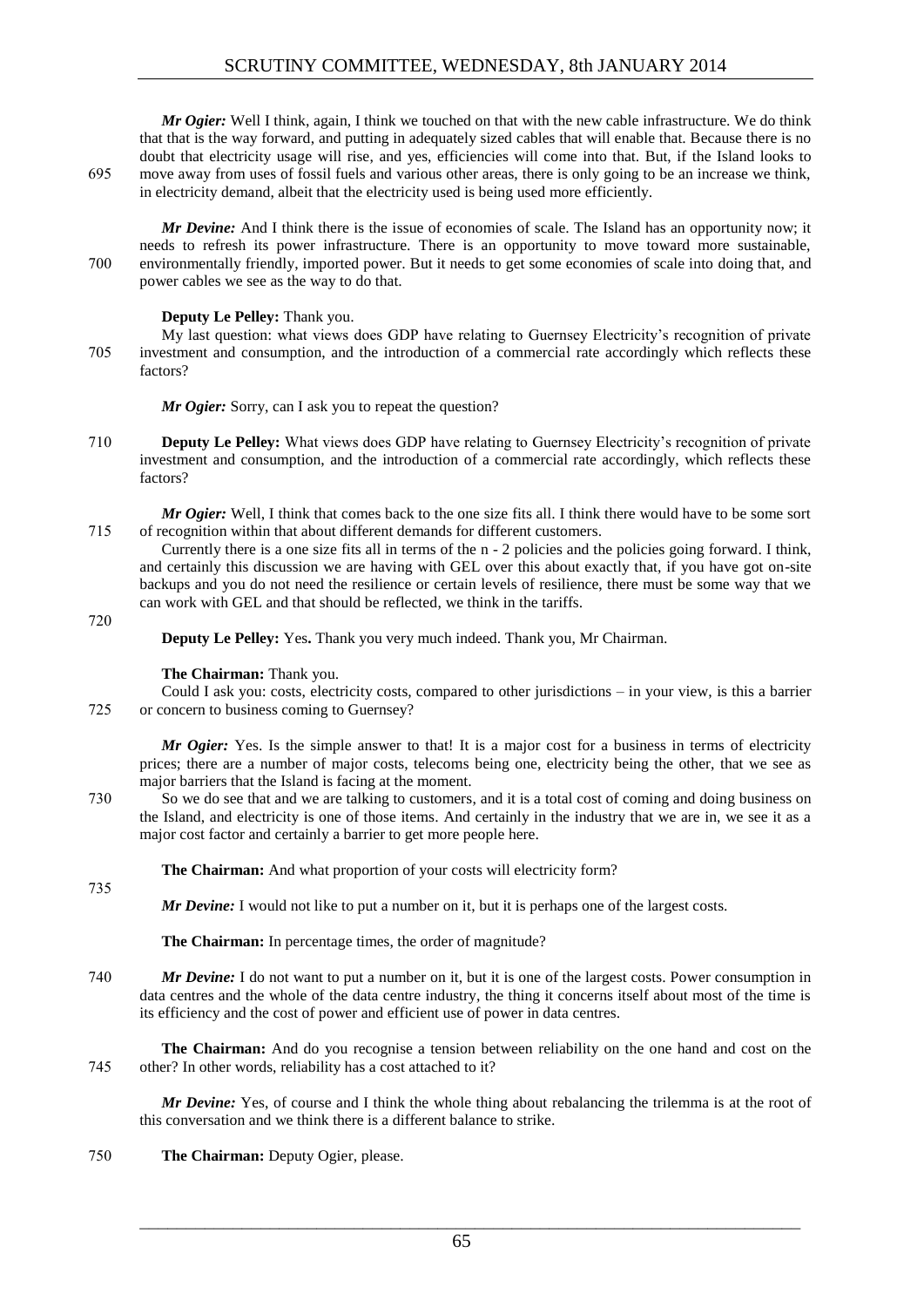**Deputy Ogier:** Thank you.

In your consultation response you described CICRA as being 'constrained by its economist framework and the bounds of its legal powers.' Could you explain what you mean by this and would you like to add to 755 that?

*Mr Devine:* There is a big difference between… Okay yes, I can explain it. Historically, CICRA has looked to control GEL's efficiency by price control and that has led to a long-term breakdown of relationship. This is recorded in other places, right. It has not been a very successful or happy story, that.

760

**Deputy Ogier:** Historically.

*Mr Devine:* Historically.

765 **Deputy Ogier:** Do you feel that relationship has changed recently?

*Mr Devine:* Well, I think that relationship is changing quite a lot with the new T&R sub-committee coming into play. We will see how that changes the landscape. We will see a more active shareholder.

770 **Deputy Ogier:** Right, even without the T&R sub-committee, which is a very recent addition, it has had no time to have a real effect, have you noticed a difference between the OUR or CICRA's relationship between itself and GEL over the past say five years?

*Mr Devine:* Over the past five years, maybe in the past few months. One has heard that the relationship 775 is changing. In the previous four and a half years, I think it was the same old story.

# **Deputy Ogier:** Thank you.

Do you have any concerns or feelings on the long-term framework for Guernsey Electricity, post 2020?

780 *Mr Devine:* I am not sure I understand the question.

**Deputy Ogier:** Well the longer-term plans of Guernsey Electricity, we have got the cables and the longer-term plan for the cables, do you have any concerns or is your support unequivocal for that?

785 *Mr Ogier:* No certainly our support for the new cabling structure is absolute. We think it is the right way for the Island. We have great concerns obviously with the local generation in terms of the age of the plant that is down there, really the long-term sustainability of it. We know it is a very aging fleet, it will require massive investment there to replace an awful lot of the equipment down there if we were to use local generation, so I think, certainly for us, we see that importation is the way forward and we think it is a 790 more sustainable way to go for the Island.

*Mr Devine:* I think it is also worth saying, and it refers to earlier discussion, about the behaviour of commercial companies and companies with competition. It would be extremely useful if GEL was, as it were, re-purposed to become an economic enabler on the Island, rather than just a mere supplier of a utility 795 service.

Electricity is a real key enabler to the Island's economy, and the development of the economy, and GEL has historically been able to sit there and be the supplier of almost a uniform, one size fits all service. If GEL was re-purposed to become a facilitator for economic development, that would be extremely useful. One of the effects of that would be prices closer to the European norm, European average.

800

**Deputy Ogier:** Would you like to expand on your view of prices and perhaps the funding of future major infrastructure projects. I know you would like to see prices closer to the European grid, how do we fund this?

- 805 *Mr Ogier:* We personally we think that borrowing is a way to look at this. We think that the long-term borrowing over the life of a cable, if you look at the cost of that cable and what it would do in terms of a per unit of electricity cost, it is not that substantial, and certainly if you have economies of scale there, the more electricity demand there is, then actually that cost of that cable is not that significant. If you can therefore be buying at a European price, and then you are only looking at the extra cost of transmission to do that, we 810 think that it is actually a model that will work for the Island.
-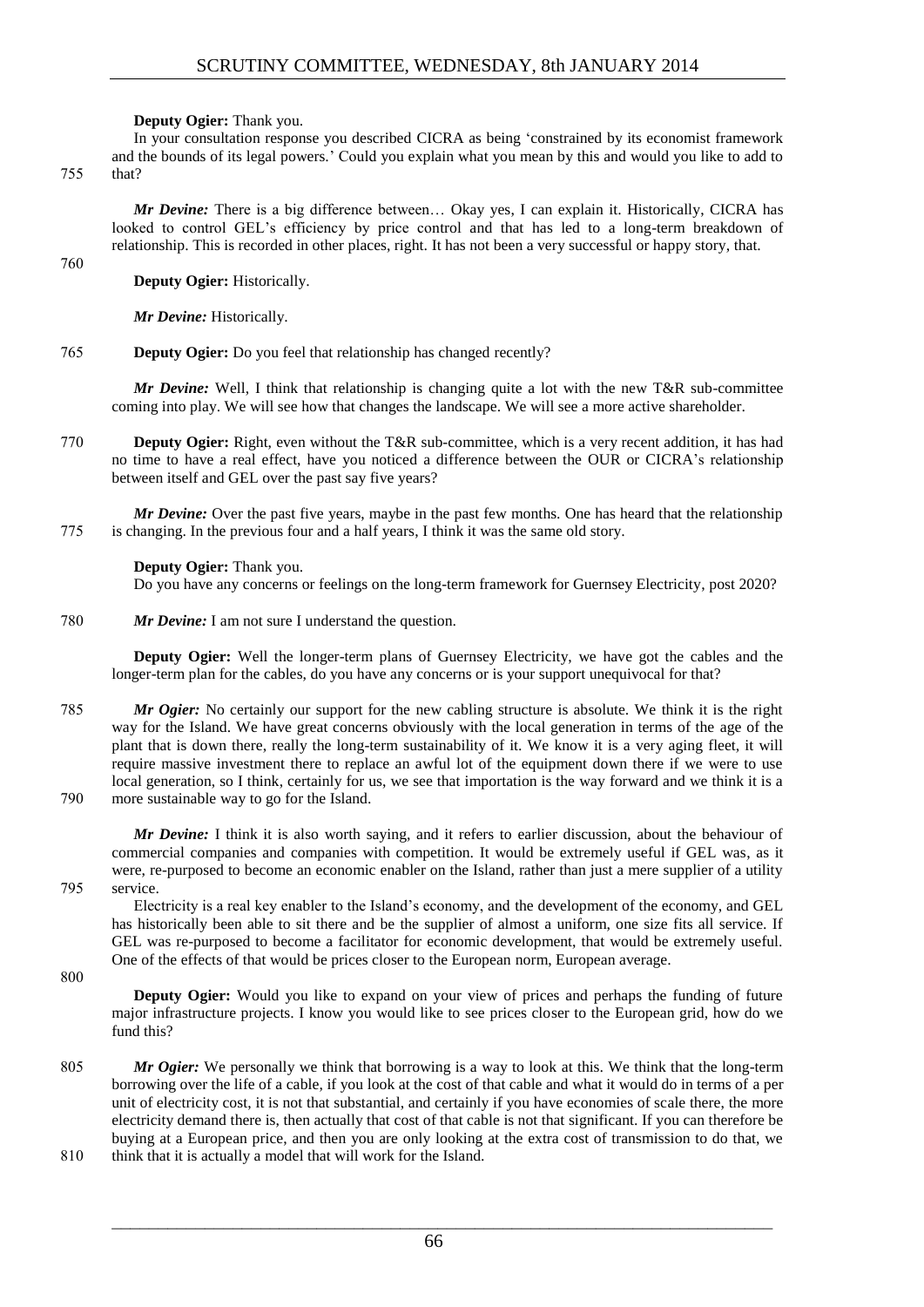**Deputy Ogier:** Thank you. You mentioned the trilemma, you mentioned environmental concerns, well how deep do your concerns on environmental issues go? What steps will you be taking to ensure your carbon footprint, for example, is as low as you can get it?

815

*Mr Ogier:* For us, they are a major issue. One of the key drivers and certainly in the data centre industry and certainly with the companies that we are talking to, which are major global companies, to come to the Island, it is one of the major factors of what is that electricity, where is it generated and how is it generated? The key driver to that is that it is low carbon and as much as can be possible, green electricity. So for us, it 820 is a major driver that we think for our business is the right way to go and certainly for the Island, we think it is the right way to go.

**Deputy Ogier:** What sort of trade-off would you accept between green electricity, low carbon electricity and prices? Because the electricity that we get is low carbon, but there is also an element of 825 green energy in there. Are you more for green energy, what are your comments on that?

*Mr Devine:* I think this also goes back to the issue of efficiencies at GEL and the whole of the electricity supply. Currently, one cannot really tell what one is paying extra for green energy, because you cannot separate out the inefficiencies in the whole of the supply network, the whole supply system. Power 830 prices are lower elsewhere, why are they much higher here? It is not because they are buying a certain percentage of (**Deputy Ogier:** Renewables.) renewables.

**Deputy Ogier:** Would you be prepared to pay more for a green tariff?

835 *Mr Ogier:* No, certainly not more than the current tariffs on Island, but we think that they are unnecessarily high. So I think that actually we are looking at this and saying that we think tariffs are too high at the moment, therefore we should be able to bring them down, whether or not there is therefore and then a slight premium on that for the green element, that is certainly something we would look at and we would not dismiss, but we still think that would still result in a lower price of electricity.

840

*Mr Devine:* And I think it is also fair to recognise, it is not the absolute price of electricity that concerns us. It is the competitive price against other jurisdictions. If other jurisdictions are paying green taxes and such things, fine. But if we start to add them here at the moment, we will just be completely priced out of the market. We have to tackle these other issues.

845

**The Chairman:** Two more minutes.

**Deputy Ogier:** That is useful, thank you. I think I am finished with my questioning, thank you Chairman.

850

# **The Chairman:** Thank you Deputy Ogier.

Reading your submissions, for which we thank you, it was not clear what you wanted. It was not clear whether it was a cable and a gold-plated supply or a low-cost supply which acknowledges that you are going to rely on your own back-up anyway. I wonder if you could just expand on that part of your 855 submissions.

*Mr Devine:* Well, I think that probably the best place to start is that we do not see a contradiction between some of these issues. Importing low emission electricity from Europe, even though that requires the capital cost of new cables, we would see a lower price of electricity here. So these things are not in – we 860 do not see it as a contradiction.

#### **The Chairman:** Thank you.

I wonder if I can seek your views on this concept of commercialisation of GEL. It was a state monopoly – you never have been. When you view the status of GEL as a commercialised entity, what does this mean 865 to you?

*Mr Devine:* I think as Mr Saints was referring to earlier, there are *very* big differences between the behaviours of what have been long term state monopolies and if you like, we will make somewhere at the other end of the spectrum – say, a new entrant company, a real start up, they have *very* different behaviours.

870 So to answer, there are two issues, I suppose. One is to have GEL's purpose made very clear, and this comes back to this thing about it becoming an economic enabler, and if that is its purpose, to make sure that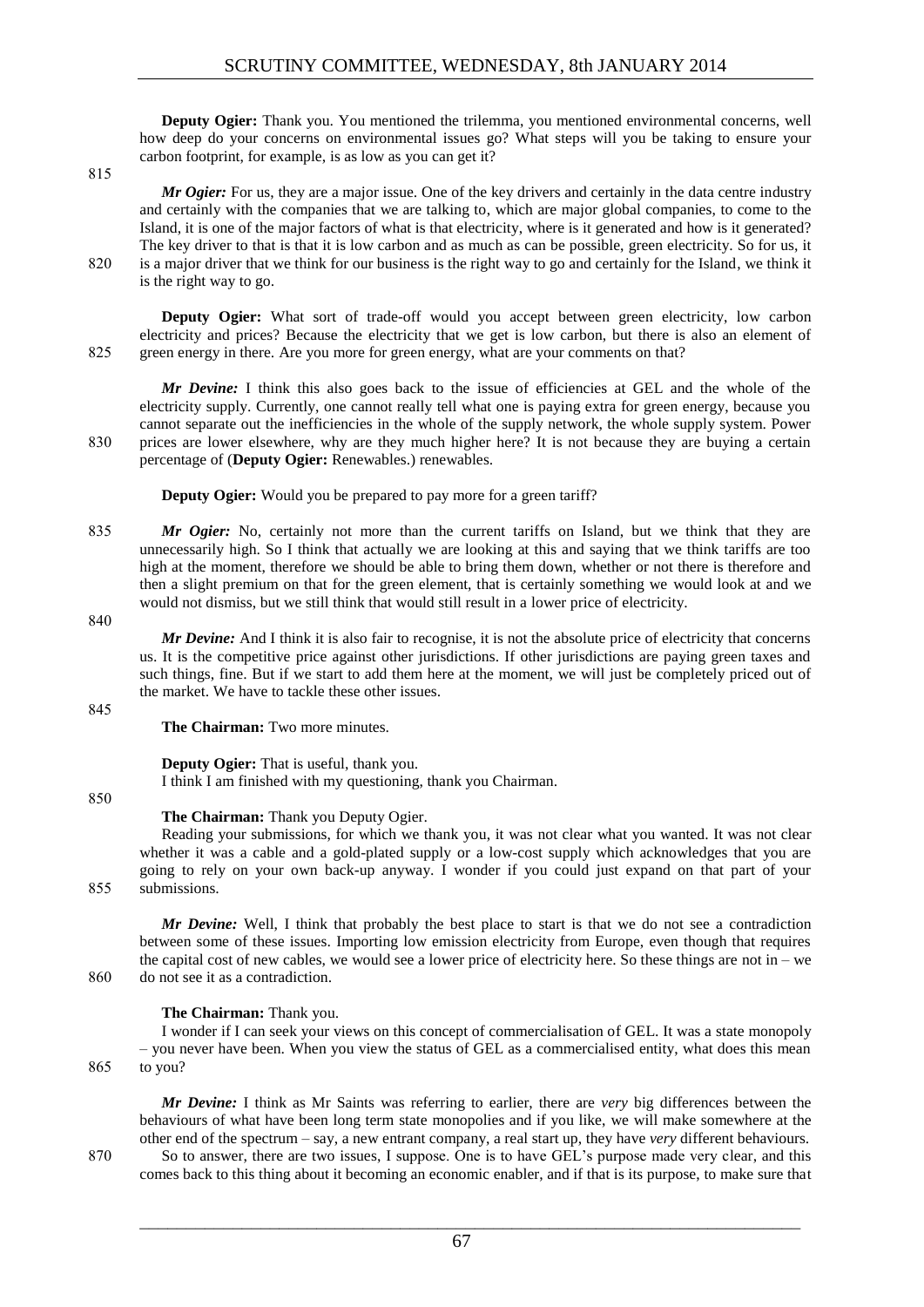its behaviour matches that. That is not its historic purpose and its historic behaviour has been different. The other dimension to this is this is a small geography, is there room here for another power station?

- 875 **The Chairman:** Now, I did not ask you about liberalisation. Assuming that there can be no liberalisation of the electricity supply, on the basis that GEL is 100% owned by the state, it is your comments on this concept of commercialisation, whatever that may mean – what benefits do you think it has...? How do you think it has achieved the more commercial attitude that you were describing?
- 880 *Mr Devine:* I think over the what is it now, 12 years I think, since commercialisation, something like that? – I think it has been very slow to change. We have seen acceleration in change in the last year or so.

**The Chairman:** And how do you think that has come about?

- 885 *Mr Devine:* I think things like the break in the cable has really shaken people up. I think the various reports over the last few years about the need for greater shareholder involvement have been very useful, and the new T&R sub-committee coming through to try and address some of those issues, is very useful. It is a slow change.
- 890 **The Chairman:** Well, we are very grateful. Thank you very much. We are going to break now for five minutes. Thank you.

*The Committee adjourned at 10.03 a.m. and resumed its sitting at 10.09 a.m.*

#### **EVIDENCE OF Mr A Riseley, Chief Executive, Mr M Byrne, Deputy Chief Executive, and Mr J Tooley, Head of Policy and Consumer Affairs, Channel Islands Competition and Regulatory Authorities (CICRA)**

#### 895

**The Chairman:** Right, thank you very much.

We are now going to ask questions of the Channel Islands Competition and Regulatory Authority, known as CICRA, and I call upon Deputy Jones, please.

900 **Deputy Jones:** Good morning, thank you for coming.

My questions are going to focus on the security of electricity supply policy and CICRA's role.

My first question is: what measures does CICRA take to ensure that the current policy is adequate? For example, how often is that policy reviewed?

905 *Mr Riseley:* Well, I might take that one, Deputy Jones.

I think we start from the principle that actually security of supply is inherently a matter for public policy, as it involves trade-offs which are properly matters for the elected States. In fact one of the reasons we welcome this review is because the n - 2 policy has not been scrutinised for several years and it is a key input to electricity regulation.

910 So I think the view that we have had both as the Office of Utility Regulation and since August 2012, as the GCRA or CICRA, has been that really n - 2 is a matter for public policy, but that in its existing format, with fairly scant detail attached to it, that it has involved both the regulator and the supplier in the form of GEL filling in some of the details.

In our view, it is very welcome that the States is looking, through both this process and through the 915 Energy Policy Review, to asserting its role as the determiner of security of supplies policy.

#### **Deputy Jones:** Okay, thank you.

Does CICRA consider that there is scope for competition in the electricity market in Guernsey?

920 *Mr Byrne:* I think this is one of those issues where you do not know until you try. But obviously the economies of scale in markets like this, suggest the scope for that is probably a lot more limited than other jurisdictions.

There is a question of whether competition at upstream – so in generation of power – is something that you could allow competition for, and then you might suggest perhaps that in conveyancing, it lends itself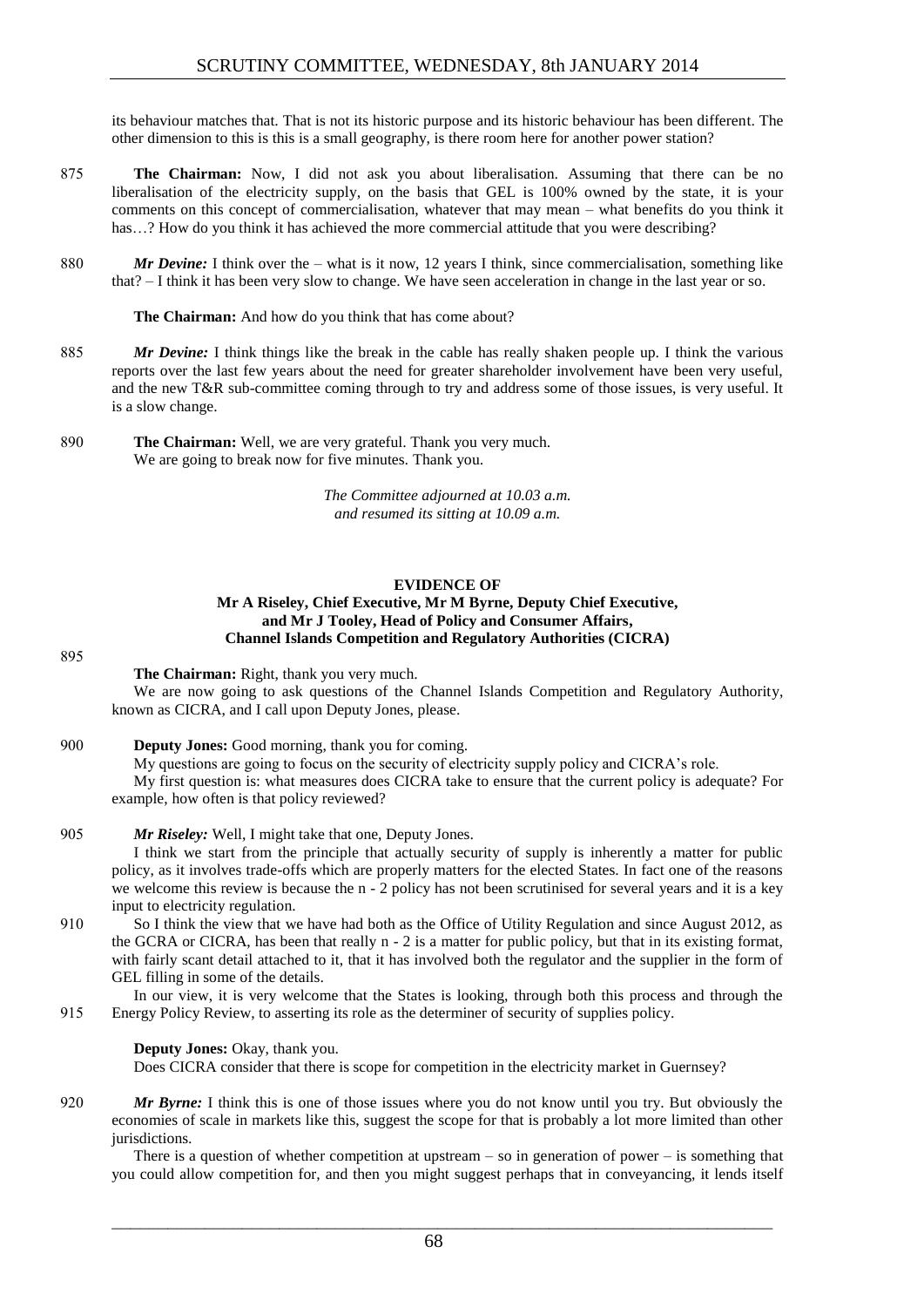925 far less to that in the sense that you have wires in the ground and we do not particularly want the Island dug up a second time by a competing conveyance or distributor.

If you are looking at the retail side of the market, possibly, but again then you have the economies of scale – you have a market with an economy of 24,000 households. How big is that market to allow for it?

- There is possibly a question here which is when we were talking about competition in a different sense 930 – one sense is that you have commercial entities competing with each other; another is that we as individuals or as businesses or as consumers can generate our own electricity through things like distributor generation and micro-generation. In the sense that that is competing, possibly more could be done to facilitate that.
- 935 **Deputy Jones:** Bearing your answer in mind, then, the current situation that we have is that GEL currently holds a monopoly. Just to expand a little bit on what you have said, do you think the best interests of Guernsey are maintained through that monopoly? You have given an indication of the scope for competition.
- 940 *Mr Byrne:* I think this is a difficult question. Ultimately it depends on what the incentives are on the business. If you think that the incentives are strong enough, adequate, comprehensive enough, then you start to wonder whether the benefits of competition are really going to add something that the existing business does not.
- I think when you look back over the past in terms of our experience of regulating, the difficulty that we 945 have, and we have a lot of sympathy for Guernsey Electricity in this, is they have had to fill in the gaps in policy, as Andrew was alluding to. So some of the issues that come in are, if you are running a business, you obviously want to – you are very much more averse to risk than you might otherwise – so while we have a security of supply policy that says that there must be sufficient alternative capacity to cope with failure of the two biggest generation sources, the challenge to a business is always when there is vagueness,
- 950 where there is a gap in policy, you really do not have, I think, a sense of whether the incentives have worked out properly until we have clearer policy. I think Guernsey Electricity would probably agree with that. Certainly that is our experience.
- **Mr Jones:** I am not sure… You may well have answered this question. During the first day of the 955 hearing, Deputy Kevin Stewart commented that liberalisation of the electricity market in Guernsey would be 'bonkers'. What is your view on that comment?

*Mr Riseley:* Did he define what he meant by liberalisation? Did the context of the question indicate what was meant by liberalisation?

960

**The Chairman:** It was that the thought that you could have as – Mr Byrne evidence was very interesting – but I think the assumption at that stage was that you could not have multiple generators or distributors of electricity. I think his comment was about the concept of numerous electricity companies, whereas in fact, the panel was directing their question to this concept of commercialising what is actually 965 an entity 100% owned by the States. Sorry, does that help…?

So the question is, do you have a comment about the notion…? As Deputy Jones has already said, you have answered the question about liberalisation, because you do see a possibility of some sort of multiplicity at least of generation, particularly if one thinks of micro-generation and that sort of thing, so the question really has been answered, as you thought, Deputy Jones.

970

*Mr Byrne:* I could supplement that answer if you like, in the sense that I think if we are dealing with...I think in our view what may work better is where you have an organisation that is commercialised – it has commercial incentives with very clear objectives that supplement it – where commercialisation does not meet entirely with the needs of public policy, supplemented by policy, for example in the areas of security 975 of supply or others, and it is that supplement where policy fills the gap and is very important in doing so. But the bedrock, if you like, is a business that has proper commercial incentives in which to operate.

**The Chairman:** You have two more minutes, Deputy Jones.

# 980 **Deputy Jones:** Two more, okay I will move on.

Is CICRA content with the level of transparency within GEL in relation to wages, policies, operations, etc.? One of the things I could also ask is, do you agree that GEL should publish its internal salary scales?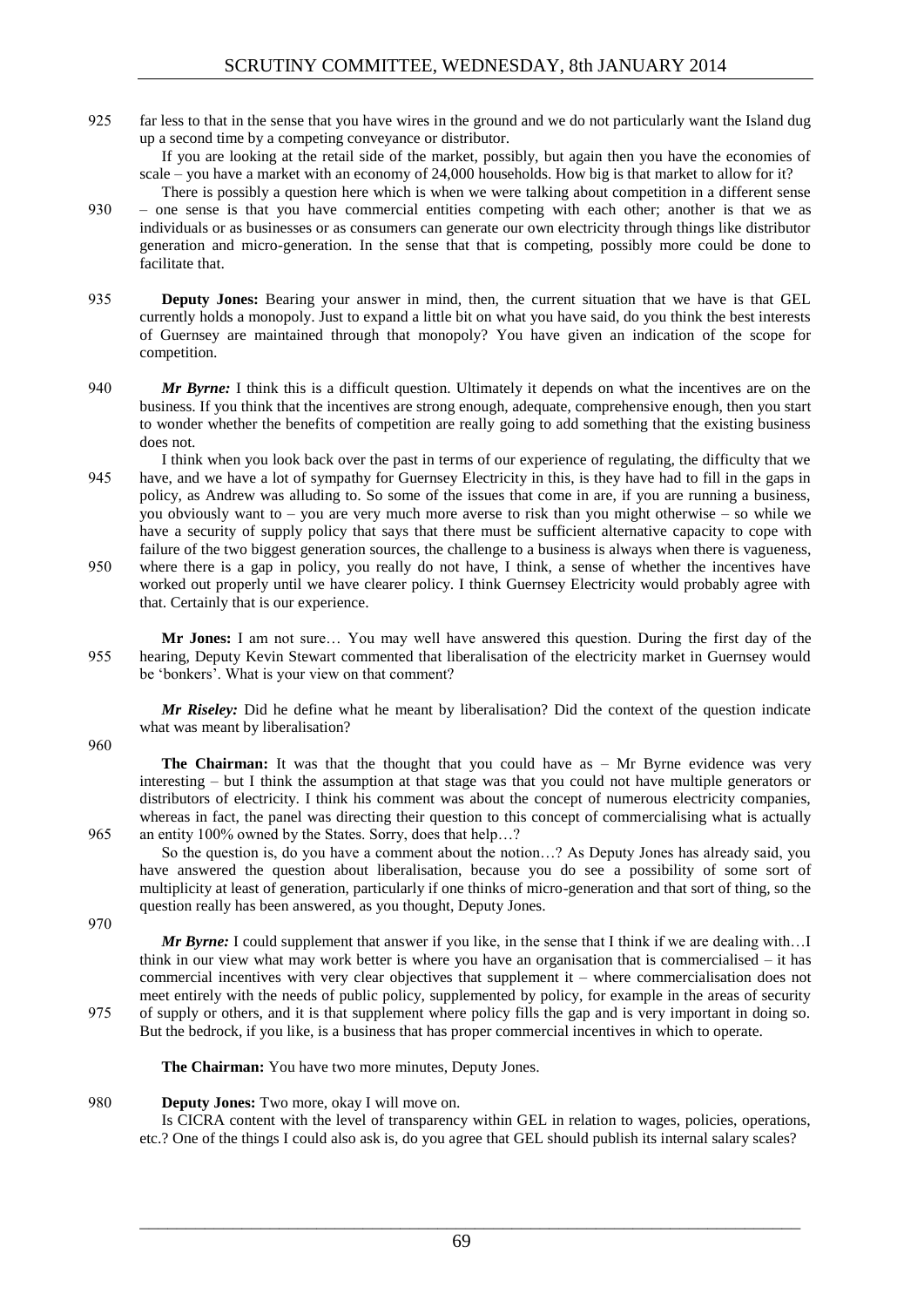- *Mr Tooley:* It is not something that I think you would normally expect to see a utility do, in terms of 985 putting in the public domain that kind of information about individual salary scales and those kinds of things. I guess that in general transparency is a good thing and it is very difficult to see arguments why transparency is not a good thing, but on the other hand, it does need to be a degree where the burden becomes overwhelming on a business to actually put everything into the public domain and open that up to debate.
- 990 So I think there clearly is a balance to be struck between the things that are of genuine public interest and ought to be in the public domain and things which consumers may be interested to know, but are not necessarily things that are going to help them in terms of managing their energy bills or taking decisions.
- **Deputy Jones:** Thank you. I am up against a little bit of time here. In terms of ... you did a review into 995 the electricity market in Jersey. Has this been done, is it going to be done or is there a similar review going to happen here?

*Mr Riseley:* Well we conducted the review into the electricity market in Jersey using our Competition Law powers. We are not the regulator of the electricity sector in Jersey so the decision was taken, in 1000 consultation with the Economic Development Department in Jersey, that some sort of a market study type review was appropriate.

I do not think we considered that an equivalent review is necessary here, because we have a role – at least at present – as the regulator of the electricity sector in Guernsey. So we really were, in the case of the Jersey study, having a snapshot with no continuing role in regulating the sector; by contrast, since 1005 commercialisation in 2001, we have had a role as the electricity regulator under the Electricity Law.

**Deputy Jones:** I have got one more question.

**The Chairman:** Yes, do please. One more question please.

**Deputy Jones:** It is quite important.

**The Chairman:** Yes.

1010

- 1015 **Deputy Jones:** One of our earlier witnesses referred to CICRA as being constrained by its economic framework and bounds on its legal powers. I do not know whether you were in the room at the time. How would you respond to that criticism?
- *Mr Riseley:* Again, it rather depends what you mean by the economic framework and bounds on its 1020 legal powers. If we felt that there were aspects of our legal powers that required changing, then obviously we have a perfectly appropriate forum in which to agitate for changes to it.

I would say, I think the experience… well the OUR and CICRA would say in respect of the economic framework and legal powers that one of the things that has arguably hamstrung effective regulation of the electricity sector in Guernsey over recent times has been the absence in some important aspects of public 1025 policy – and security supply is one of them – and the desire, on a seemingly semi-regular basis, to continue

- to investigate whether actually the existing system of regulation is appropriate. A state of constant revolution does not really assist either the regulator or the supplier in bedding down a means of trying to get on and form regulation.
- 1030 **The Chairman:** I am afraid time moves on.

I just need to clarify one answer. You refer to the importance of GEL, Guernsey Electricity having proper commercial incentives. How is CICRA making sure of this?

*Mr Byrne:* What we do is we set a price control on Guernsey Electricity that takes account of their 1035 means or need to invest, their operating costs and a return on their kit, their capital investment. We, for example, will benchmark return on various jurisdictions, so we will do it in that way. We will look at operations and capital investment by getting in people, who quite often are actually involved in installing some of the kit and running of very similar operations, to scrutinise the business. Then we will look at that either in the capital proposals or in the operating cost proposals. If we consider that those proposals are 1040 higher than they need to be, we will take an efficiency slice out of that proposal from Guernsey Electricity and say, that is the amount of revenue you have to work with to achieve your ends and when we do that, we are cognisant for example of policies like n - 2 and that would take account of things like future demand, because ultimately price control is about over the future period of whatever a period control is set.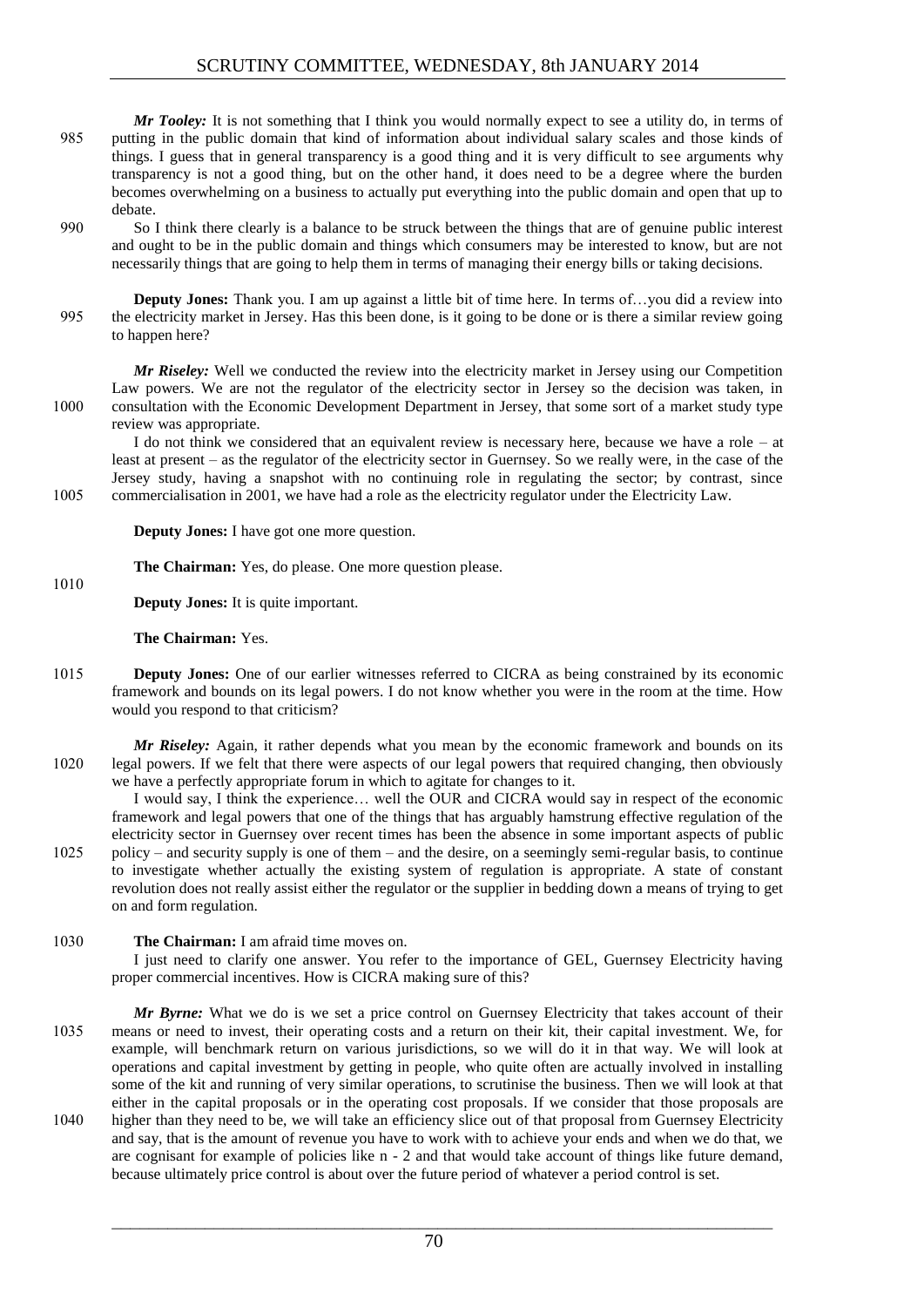1045 **The Chairman:** Thank you. Deputy Queripel.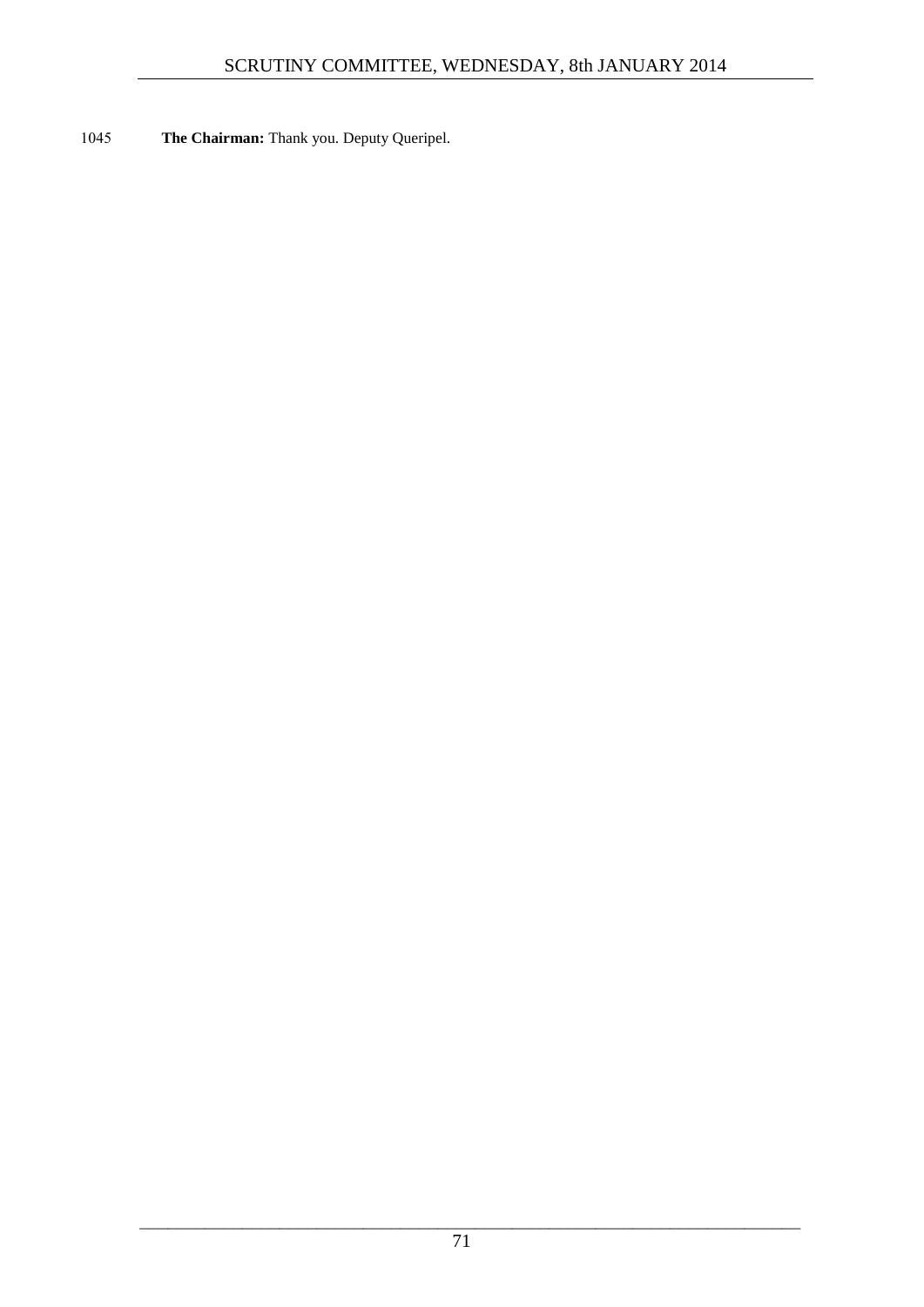#### **Deputy Queripel:** Thank you, Mr Chairman.

Gentlemen, I have two questions for you. The first one is: what criteria does CICRA employ to determine whether or not the pricing structure implemented by Guernsey Electricity is fair and equitable?

1050 *Mr Riseley:* Could I ask, Deputy, when you talk about the pricing structure, do you have aspects of the pricing structure in mind? Do you mean the balance of tariffs between industrial and residential customers or do you just mean the overall level of tariffs?

#### **The Chairman:** It is a general question; it is a very wide and general question.

1055

*Mr Byrne:* With a lot of these things it is a question of where you put your resources, so we carried out three reviews; one was an overall review of the business, another was purely of its operating business and another was of its capital investment proposals. So there have been three reviews over time.

- One of the things that we have considered is, for example, who should share in the costs of security of 1060 supply, so in the cost that customers bear, there is a question should the single home owner out in Torteval be bearing the costs of a very high level of security supply that perhaps a finance business engaging in transactions of millions of pounds a day need? There are also some business's that actually can afford interruption because they have backup.
- So we raised that question, around what is equitable and fair. We did not pursue that further at the time 1065 as there were far bigger challenges if you recall over the last five or six years. Among them being the price of energy has gone up astronomically, and trying to get a handle on that and quite high capital needs of Guernsey Electricity overall. So certainly in terms of where resources have gone, those have been the big challenges.

The overall efficiency and fairness of the price has been far more the focus rather than sub-groups of the 1070 customer face.

# **Deputy Queripel:** Thank you.

My final question. Does CICRA have a role in determining the future direction of energy policy?

- 1075 *Mr Riseley:* I think we would like to think that we have a degree of expertise to contribute to deliberations on energy policy, but I guess to reiterate the comments that I made to an earlier question, we see issues such as security of supply to be probably matters of public policy for elected officials to determine.
- So while as a regulator in a particular sector we will always want to contribute our expertise and want to 1080 ensure that there is a system of regulation that is workable, and that we can play an appropriate role in. Yes, electricity policy, policy generally, I think the view of regulators all over the world would be we should not be here to make policy. I think one of the themes or comments from the Office of Utility Regulation and the GTA more recently on some areas, has been that the absence of policy in key areas of the energy sector, has had to be filled by a mixture of the regulator and the supplier, and that in fact, it is part of the reason why
- 1085 this review is so welcome, that the proper place for that is in fact…the proper place to make decisions on trade-offs between resilience and prices and what level of security the general public wishes to have, really. I think that probably resides with yourselves.

# **Deputy Queripel:** Thank you.

1090 No more questions, Mr Chairman.

**The Chairman:** Thank you. Deputy Le Pelley.

# 1095 **Deputy Le Pelley:** Thank you, Mr Chairman. Good morning gentlemen.

My area of questioning is about implementation and value for money and I am going to draw on your expertise that you have referred to. Does CICRA consider that the n - 2 policy offers value for money?

- *Mr Riseley:* I suppose we can all contribute to that because actually we think it is a *very* important 1100 question and it obviously features to a significant amount in the submission that we made to the committee. It is important to acknowledge that there are two sides of the ledger in terms of the security supply and I might be telling you stuff here that you already know, I am sure it is a theme that has come through other submissions, but it is very worth reiterating…
- 1105 **The Chairman:** Please do not be reticent. It is very important that we hear your evidence.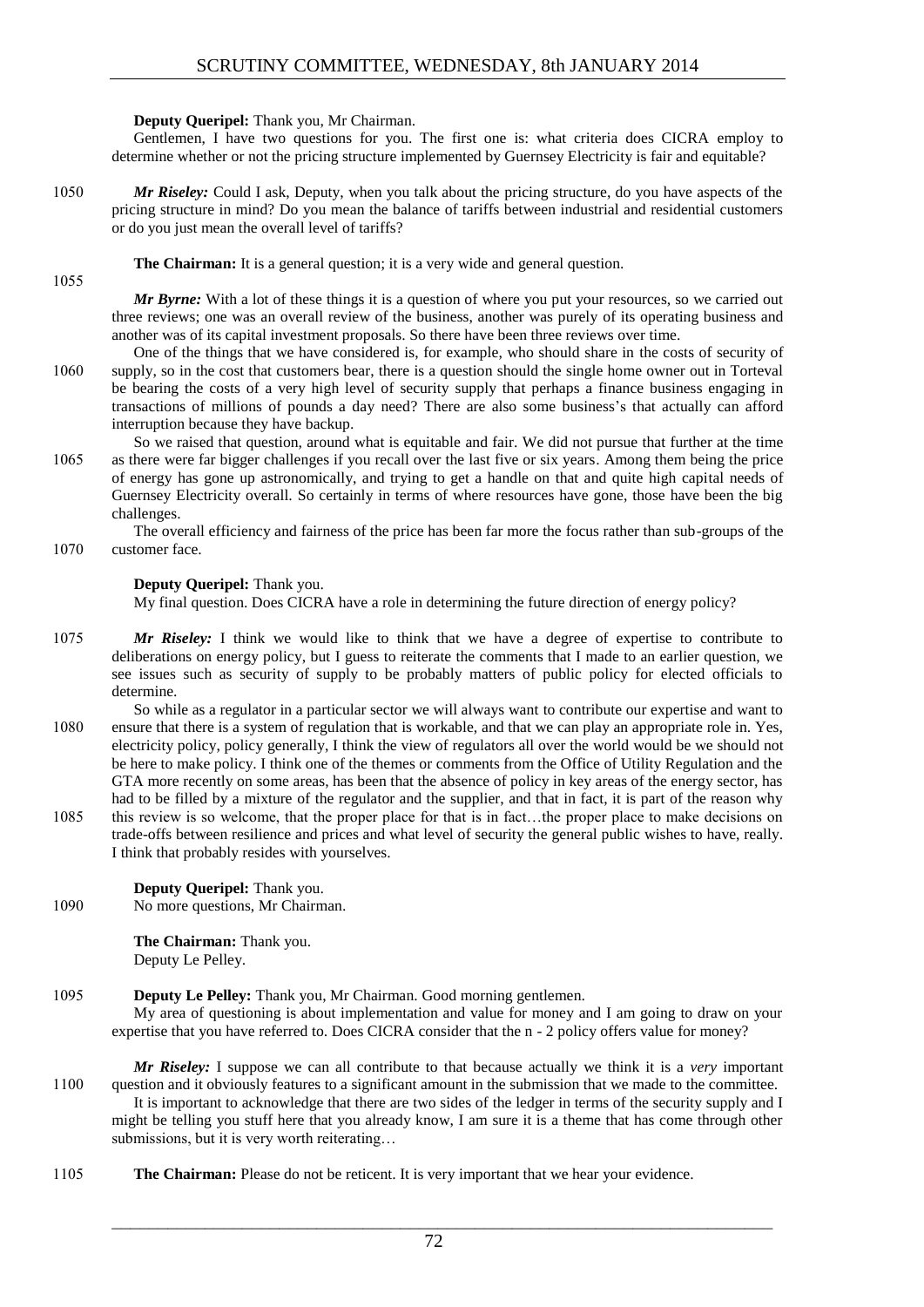# **Deputy Le Pelley:** Absolutely.

*Mr Riseley:* No. The costs of outages are very visible. The costs of ensuring security of supply are potentially less visible, but are no less tangible and real and it is very important to engage in that trade-off.

1110 This is not a problem that is unique to Guernsey. I grew up in a place a long way away, where the spikes are caused not by very cold days in the winter, but very hot days in the summer, when the air conditioning goes on and that issue of demand management, that issue of security of supply is not unique to Guernsey. The circumstances that Guernsey finds itself in are different. But it is a problem that faces, arguably, all jurisdictions.

1115

**Deputy Le Pelley:** Can you just state which place you are talking about?

*Mr Riseley:* Oh sorry, Southern Australia. My accent has mellowed over time.

- One of the things that is unusual about electricity is, it cannot be stored and the grid has to balance and 1120 therefore you do need to ensure that the security supply takes on an important aspect of that too, but if the Committee comes away with nothing else from our submissions, I think that importance of focusing on both sides of the ledger is very important.
- *Mr Tooley:* Yes, I think it is probably just worth adding that there really are those two aspects to 1125 security of supply. There is the long term security of supply against the overall level of demand from the Island. Security against outages like cable failures or break-down of an engine, security of the supply of oil that is needed to run on-Island generation and that has one set of solutions. And then, is there the security supply in terms of meeting the minute by minute demand for electricity on the Island? Those two things do have quite different aspects, quite different solutions, and really have differing impacts on the costs of 1130 maintaining security of supply.

And, in particular, if you think about how you meet the minute-by-minute demand for electricity, there are short peaks in demand every day for half an hour or an hour, and in order to meet those you may need a substantial amount of kit that is used very infrequently, which may only be switched on for a short period each day in order to meet that peak in demand, particularly if you are relying on on-Island generating kit, 1135 rather than just increasing the amount of power that you draw through the cable link.

- So I think there are some questions about how it is best to manage those peaks in demand and what tools are available to the electricity company, to GEL, in meeting that demand. Thinking perhaps about things like methods of demand management, whether you can call on resources that may be held elsewhere around the Island, whether you can look at mitigating and managing those spikes in demand, so that there is
- 1140 a reduced amount of, if you like, duplication of capacity. But then of course, you do have to ensure, if you are going to have a n - 2 policy, that there is enough available capacity to cover for the longer term breakdown of those assets if they do not become available for a while.

#### **Deputy Le Pelley:** Thank you very much indeed.

1145 We must move on. How much influence does CICRA have over price rises?

*Mr Riseley:* Under the current system it is more of an influence really. The current system of regulation involves CICRA being required before GEL can amend its tariffs – well, certainly increase its tariffs – to approve any such change. So, as currently configured, it is a role that we do have. And I guess it is the 1150 principal role that we have, the principal regulatory tool available to us.

#### **Deputy Le Pelley:** Okay.

My next question moves on to how do electricity prices in Guernsey compare with Jersey and other places? According to your review of Jersey Electricity, the standard rate in Jersey is 15.18p and in 1155 Guernsey 18.80p. How do you explain the cheaper prices in Jersey?

*Mr Byrne:* I think possibly what is a… That particular study was looking at what was a major type of tariff that Jersey consumers were on, so it is important to make that comparison. It is probably better to compare the total average price of electricity and perhaps that might help in terms of discussing this aspect, 1160 and it goes back to what do you want for your money? So I do not think we can simply talk about prices; I am talking about some measure of quality of service, and it relates to your previous question, in that the question is what do you want? I think if you are looking for example at the power failure of 2012, the evidence is that Guernsey Electricity performed infinitely better than Jersey Electricity in terms of customer supply that was lost. In Jersey, they lost just under 300 minutes in the calendar year that they reported on.

1165 In Guernsey, we lost just under seven minutes. So Guernsey Electricity's performance was a lot better.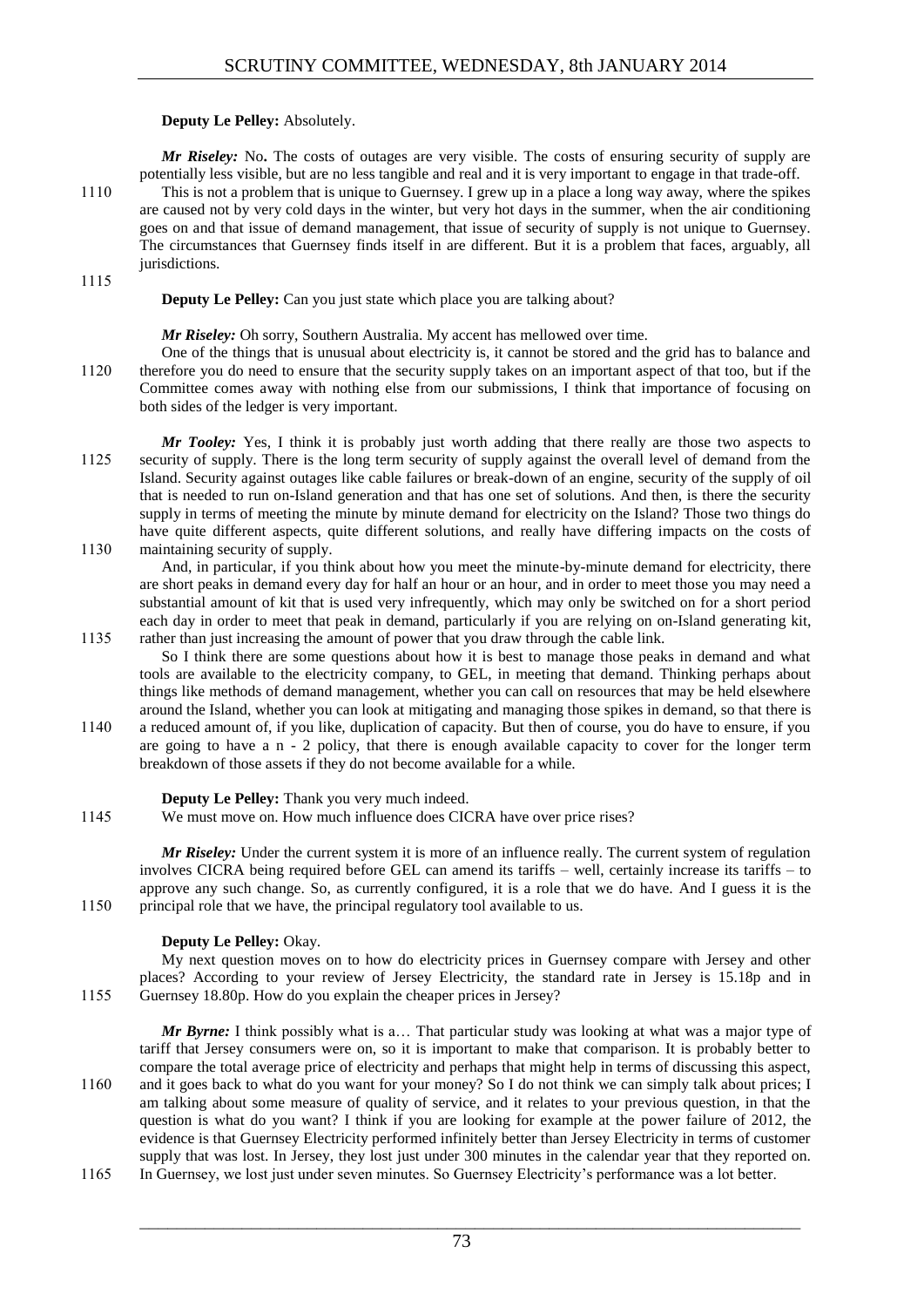If you look at this differently, in terms of what your security of supply wants and what you are paying for, the Jersey Electricity review compared over 10 years customer supply that was lost and in that case, you see is a measure of quality: what you see is Guernsey Electricity is about 35% worse than Jersey. Then if you look at price, and if we are looking at the total average price, so the average total price in the last 1170 financial year that Guernsey Electricity reported is round about 14.4p per kilo watt hour, and the last two years between Guernsey and Jersey you find a range of about 19% to 26% higher in Guernsey than in Jersey.

**Deputy Le Pelley:** And that includes the fact that Jersey has got a 5% GST on top of it?

*Mr Byrne:* Yes.

**The Chairman:** One more minute.

# 1180 **Deputy Le Pelley:** Okay, thank you.

Do you think that GEL is doing enough to provide a reasonable price for consumers?

*Mr Byrne:* We certainly think that they can work harder. I think there are several aspects to that. It is a business that is commercialised, but what its measures of success are, I think are too vague, and so I think, 1185 in terms of have they kept the lights on, even in the case of 2012, when the power to the interconnectors failed, the evidence is they did a – certainly a far better job than Jersey did. So by those standards, they did very well.

In terms of efficiency, when you look at those price gaps between Islands, what we see is virtually the same electricity source, in terms of the component of its electricity supply. We have questions about why 1190 that gap is so big. We can understand why there is a gap: there is more kit; we are further out at sea; we have a more stringent security of supply policy. We are not convinced that explains that whole gap between those two price points.

# **Deputy Le Pelley:** Thank you.

1195

1175

**The Chairman:** Thank you, Deputy Le Pelley. We must move on, I am afraid. Deputy Ogier.

**Deputy Ogier:** Thank you.

1200 The Energy Resource Plan objective 1 states that we should maintain the safety and security of affordable and sustainable energy supplies. From your point of view, how is that achieved, and maintained?

*Mr Byrne:* I think when we look at sustainability we try to balance generally four different things. One is how secure is your energy supply? The other is the impact on the environment and public health and 1205 other aspects looking at international agreements and obligations.

We also need to throw in affordability there and we also have to throw in resilience – when problems happen, how can we cope with them? And it is the balance between those that I think needs to be met with policy direction.

If we have to throw in, in terms of consumers, there is increasingly a need and an emphasis on assessing 1210 when we make long-term decisions that will impact on the consumer, that we consider those who are less well-off, and particularly considering the long-term impact on them and that is an important part when we are looking at affordability of what should be considered. But it is a play-off between at least those four aspects.

1215 **Deputy Ogier:** How do you weigh those various aspects in your relationship with GEL?

*Mr Byrne:* It is a combination of these, so we will simply take... the n - 2 policy says that if there is a failure, enough generation needs to be available to compensate for the two largest capacity components of the GEL's fleet. That is in many ways a simple arithmetic calculation so you can see if they need more kit 1220 or not.

We would challenge that, in terms of do they need it now? We would challenge their demand core costs

that justify it, so that is how we would do it in terms of pure capacity that is needed and the amount. When it comes to affordability, we would look at things like efficiency, as I was talking about earlier. And in terms of when it comes to deciding the sort of things like resilience, we really would look at the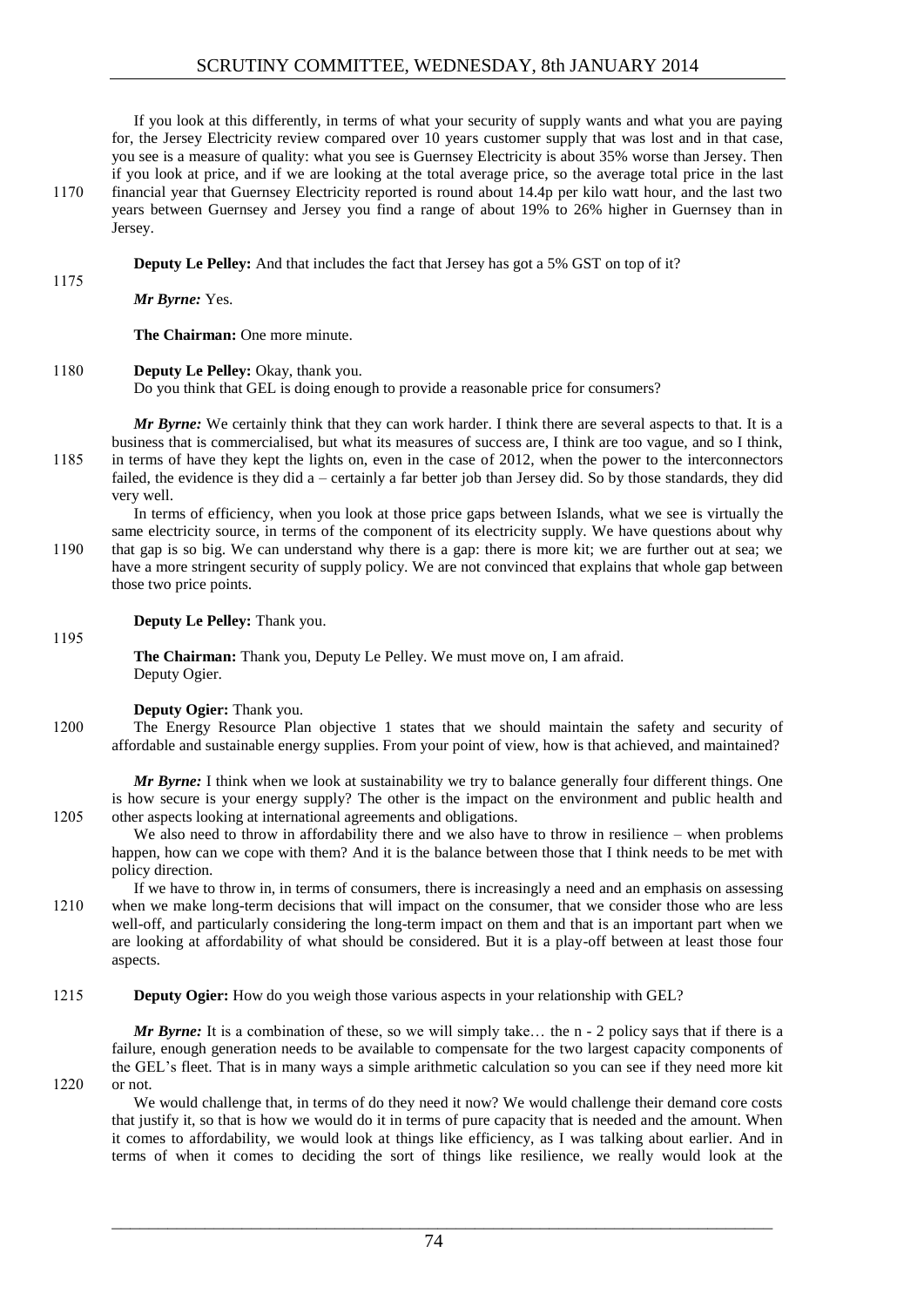1225 reasonableness of … we would look at experts giving us advice, in terms of saying, 'Look, this is how, what you do here.'

So a classic is how they keep their oil tanks warm? Do they keep them warm all the time or do they need them some of the time? Those kind of operational aspects of it inform resilience. So they relate to efficiency and those can be… In general terms, that is the sort of thing that we would consider. I can give 1230 you a lot more detail at the sort of aspects that we might look at, but that is more or less how we would look at things.

#### **Deputy Ogier:** Okay, thank you.

Earlier you said that more could be done to facilitate the use of sustainable technologies on the Island, 1235 perhaps micro-generation. Such an aim does fit in with the Energy Policy, but what part are you playing in delivering those aims and what can you do to help deliver this in your relationship with GEL?

*Mr Byrne:* So in terms of the part that we play, we do not actually play an active part in that. There is a buy-back tariff, which is more or less pitched at the marginal cost, avoided cost to Guernsey Electricity if 1240 they take electricity from somebody that has solar panels or ground source pumps or something like that, as opposed to generating and importing it themselves. So that tariff is part of the revenue consideration. It is a *very* small component, so in terms of materiality it does not really feature.

When it comes to connections – so if you are generating in your home, or a business wants to connect to the grid – that connection is not necessarily about micro-generation, but if we are talking about if you are 1245 generating you need to connect to the grid, that would be something that could come to us in a dispute hearing for example, and we would consider in terms of the connection costs, but it certainly is not anywhere near what we would call a big part of our workstream.

**Deputy Ogier:** One more question.

*Mr Riseley:* Can I follow up on that as well?

**Deputy Ogier:** Please.

1255 **The Chairman:** If you are quick –

*Mr Riseley:* Very brief.

**The Chairman:** We are short of time.

# 1260

1250

*Mr Riseley:* Ultimately, if decisions are going to be made about favouring particular forms of generation, then I think our default position would be that that is a matter, again, of policy, for elected governments, rather than for regulators and suppliers to be setting.

# 1265 **Deputy Ogier:** Okay, thank you.

Some respondents to our consultation have indicated that some of the charges on the generation on the electricity, perhaps in the larger areas, act as a deterrent to them. Is this something that you have a view of?

*Mr Riseley:* Could you clarify that – charges on the generation...?

1270

**Deputy Ogier:** Perhaps some customers might like to install some generation capacity of their own. They find that there are barriers to entering into that sort of agreement. Does CICRA have a view on this?

*Mr Tooley:* I think there are probably two aspects to that. One is how can they best make use of the 1275 assets that they have on site? Can they just supply themselves, or if they have a surplus, can they feed that back either to Guernsey Electricity, or perhaps to a neighbouring business or something like that, could businesses club together? So there are questions around that, I think. At the moment, I think they are only entitled to supply themselves. So that is probably a slight barrier to the incentives on providing that service.

I think only remunerating what electricity is sold back at a marginal price, is clearly a strong indicator 1280 against people building some of their own capacity because clearly you are not going to do that unless you have got a substantial benefit. So something that perhaps reflects an average cost, or something along those lines, would provide better incentive to people to do that. It is just a matter of economics.

**The Chairman:** Thank you very much.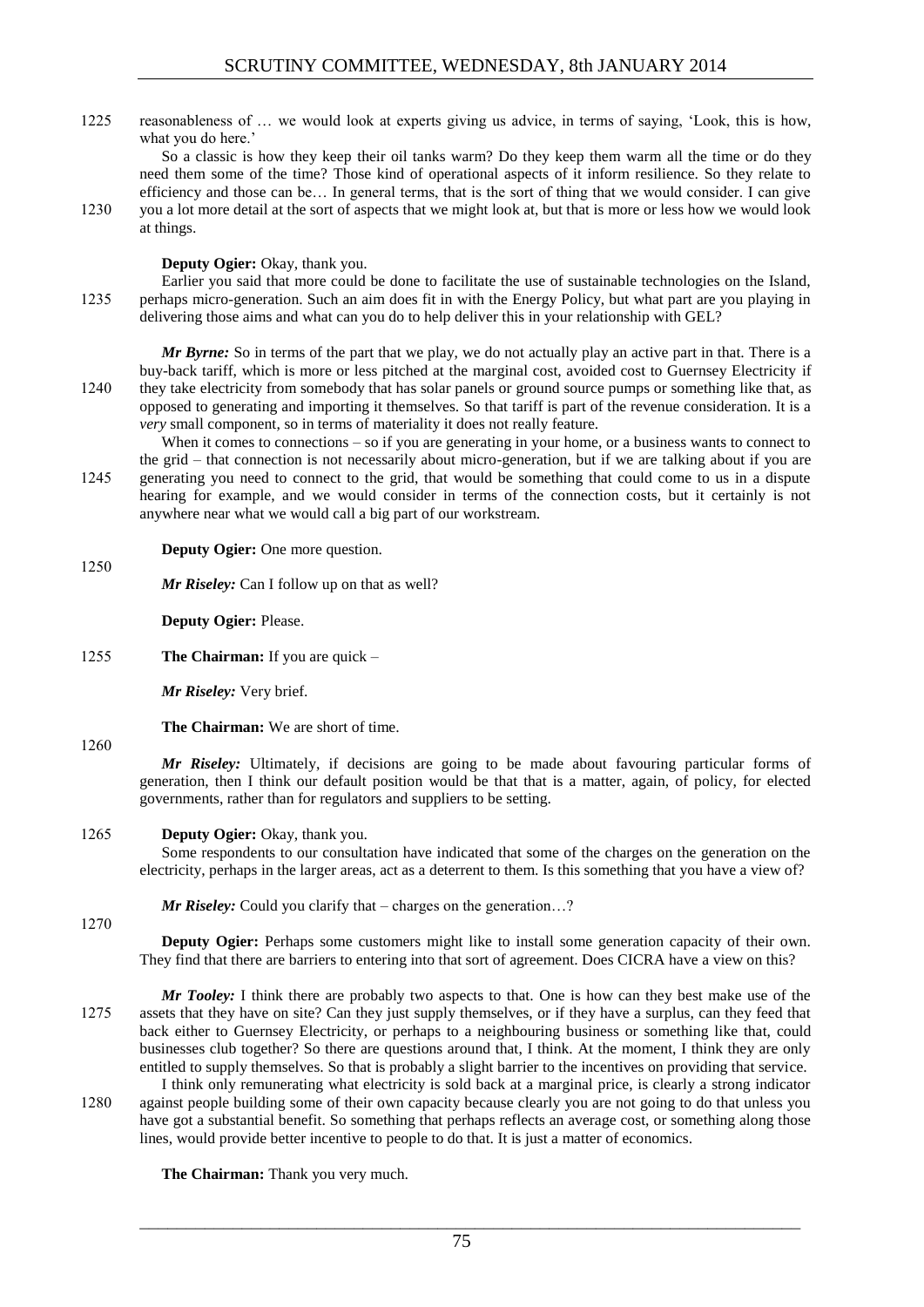1285 I have got three questions for you, and I am going to have to ask you to give us the most succinct answer you can, with apologies, but there are other witnesses who follow on from you.

The first question is this: do you see it as CICRA's job to replicate the pressures which a true competitive market would place on Guernsey Electricity?

1290 *Mr Byrne:* Yes, with a soft touch, which is taking account of the policy that is there, that would supplement what a pure competitive market would deliver. And there are various needs for that, scale being not least of which.

**The Chairman:** Well, accepting that policy is in the background, how can a regulator do this? How can 1295 a regulator replicate the pressures of a true competitive market?

*Mr Byrne:* We do this in two ways. In the past what we have tended to do is from the bottom up, to actually look at cost components and challenge them, either through our own expertise or through bought-in expertise. The other is top down, that we would compare it to other jurisdictions that have aspects in 1300 common, and we would look at those to see how out of line or in line their costs are.

**The Chairman:** Thank you.

And lastly, the creation of a new sub-committee by Treasury and Resources, to manage State trading entities – how does this affect the role of CICRA?

1305

*Mr Riseley:* I think it is a matter that is yet to be fully settled. On the one hand, CICRA is firmly for the shareholder of Guernsey Electricity and Guernsey Post and other state trading entities taking a more active role. It is something that has come up in previous reviews of regulation as being very necessary.

There are some aspects of the sub-committee's remit that may well overlap with what we would see an 1310 independent regulator doing. So we are in discussions with Commerce and Employment at the moment, about how best to reconcile the role of an independent regulator with a more active shareholder. But the concept is a good one.

**The Chairman:** Thank you very much, and sorry we had to press you a little bit at the end. 1315 We will break out for just five minutes.

> *The Committee recessed at 10.47 a.m. and resumed its sitting at 10.55 a.m.*

# **EVIDENCE OF**

# **Mr A M Bates, Managing Director, Guernsey Electricity Limited Deputy K Stewart, Minister, Mr D Hackley, Strategic Planning Officer, and Mr S Morris, Energy Policy Advisor, Energy Policy Sub-Group of the Policy Council**

**The Chairman:** Good morning, and thank you to the representatives of Guernsey Electricity Limited, 1320 and the Energy Policy Sub-Group of the Policy Council. We apologise for detaining you for ten minutes. Thank you for your patience, and I will ask Deputy Jones if he could ask his questions, please.

**Deputy Jones:** Good morning. My questions relate to regulation in general. I will direct this one to Deputy Stewart to start with. What do you perceive CICRA's role to be, and are

1325 they effective?

*Deputy Stewart:* I think, at the moment that is under review, both between C&E and in discussions with T&R. I think any regulation should be examined from time to time, to see whether it is fit for purpose, whether the expertise is there within the regulation and whether that regulation is cost effective.

1330 I think it is right that any form of regulation from time to time is reviewed by the Government.

**The Chairman:** Mr Bates, would you like to comment on that question?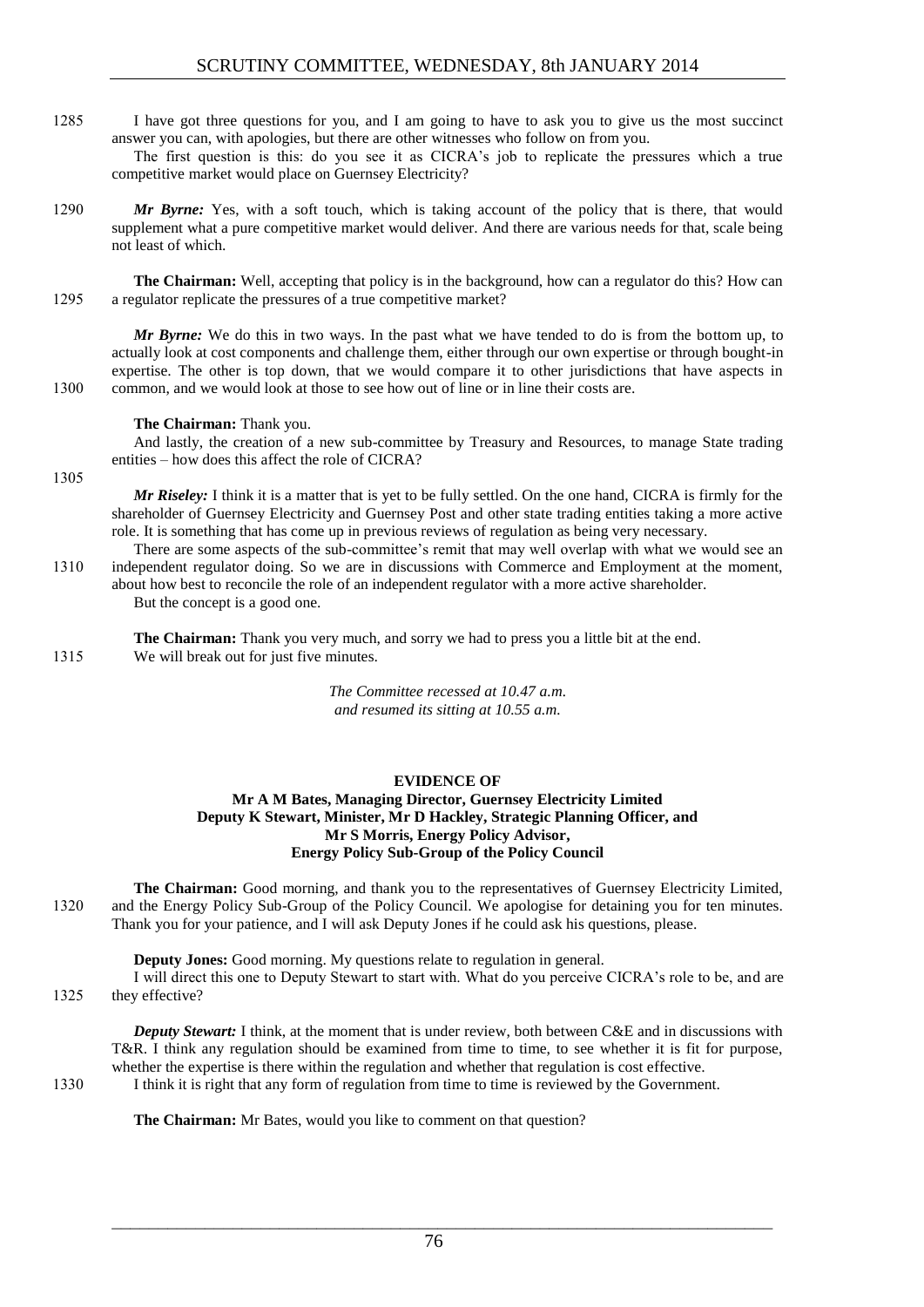*Mr Bates:* In terms of regulation of Guernsey Electricity, obviously I was not Managing Director for the 1335 first nine years; I have been for the last three years. Prior to that, I came from another island utility, in the Isle of Man.

Regulation for me should achieve three things. It should try and look at how efficient the organisation is; whether it gives good service standards; and also then there is the profitability.

Now, one of the problems with Guernsey, the regulation of Guernsey Electricity, was it very much 1340 focused on profits and money, and potentially not as much as it should have done on efficiency and service standards. I think because of that and the use of price control in one of the times of the worst changes in the price volatility of fuel products, have created a regulation that cost an awful lot of money and did not add a lot of value and potentially de-focused the organisation.

So I do not think regulation has currently been successful in Guernsey, although some of the things that 1345 regulation tries to achieve are good points.

# **Deputy Jones:** Thank you.

You talk about price control, and those types of examples. I will put this one to you first, Mr Bates – why do we need a regulator for a monopoly supplier, and can the States of Guernsey regulate the prices 1350 instead?

*Mr Bates:* Do you need scrutiny of a state-owned organisation? I would say yes, you need the appropriate levels of scrutiny in a state-owned organisation. Does it have to be via regulation? I would probably say no. You do not need specific regulation to create the results you want.

1355 So my personal view is, yes, we need scrutiny and we need scrutiny particularly in the areas I mentioned, to do with service standards, and efficiency, and what we offer to our customers.

I would not say you need to overly focus on our profitability; we are not driven to create massive profits for shareholders. We are driven to create enough profit to reinvest in the Island. So it is a fundamentally different environment the company operates in than a truly privatised commercial business.

1360

**Deputy Jones:** Thank you. Deputy Stewart?

*Deputy Stewart:* I think in terms of where a lot of regulators tend to sit, regulators do what they do – 1365 they regulate. They tend not to be particularly proactive. And this I have seen across all forms of regulation. So, for example, in a more political role, I would be saying things to Guernsey Electricity, 'Rather than being reactive, let us be proactive.' You have got smart metering – can we not have ability for people nowadays, on their mobile phones for example, to be able to monitor, in real time, their electricity supply, so they can better manage it?

1370 These are the sort of things that I think a better shareholder role could bring. It is about that proactive, where are we are going with the business; how can we make our services more accessible to the consumers? These are things that regulators tend not to do. Regulators tend to just be fairly reactive rather than proactive with a business.

I think, one of the things to explore, and particularly with T&R sub-group, is about that more pro-active 1375 nudge, from time to time, from the board management at Guernsey Electricity, rather than just having this reactive approach which we appear to have had over the recent years.

**Deputy Jones:** Is it safe to say, the review you are conducting now will cover whether the regulation we have now is appropriate for the situation that we find GEL in i.e. – ?

1380

1385

*Deputy Stewart:* Exactly, and I will come back to my three points – fit for purpose regulation, are we getting the sort of regulation that we really want? Is the expertise there? And, of course, is that regulation – because the regulator is funded by the taxpayer – cost-effective regulation? Are we getting the right bang for our buck?

# **Deputy Jones:** Thank you.

You have brought me nicely into another question. How does the new T&R sub-committee, established to manage the States' role as shareholder in these entities, relate to CICRA?

1390 *Deputy Stewart:* Well, at the moment, CICRA's role is under review. But notwithstanding that, I think for T&R to put in place more expertise, and to take a more active role as a shareholder, rather than being a fairly passive shareholder, which I believe they have been, in my view, in the past, is a good thing because they can be a little bit more proactive with the company, particularly at a time when there is likely to be a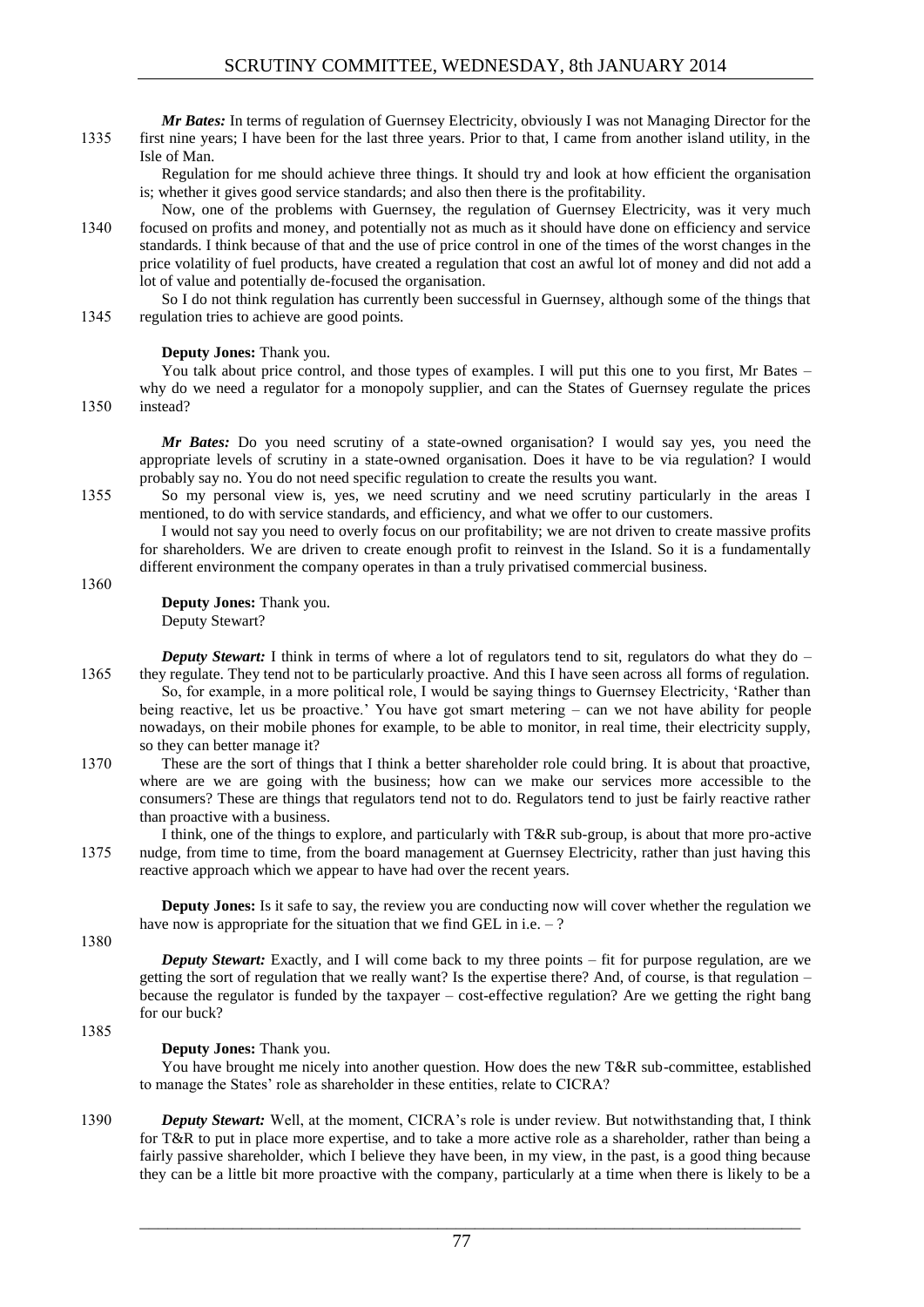huge amount of investment and to have that better shareholder oversight, and more expertise brought in, 1395 particularly with the quality that I know they have on that sub-group, should be welcomed, in my view.

**Deputy Jones:** And in your view, do you think this will meet all Government's requirements in relation to these entities?

- 1400 *Deputy Stewart:* At the moment, the policy is that CICRA is the regulator. Under discussion is: do we need CICRA or should it be done by the sub-group? Now, that is still under discussion, and no final decision has been made on that. But this is really policy review in action at the moment – it is in play.
- **Deputy Jones:** My final question: this relates to commercialisation. Mr Bates, I know you mentioned 1405 you have been in the role for a short period of time. What do you see the main benefits of the commercialisation of GEL as being over the previous years?

*Mr Bates:* In my opinion, I would suggest the board structure and the governance of the board is more proactive. I would suggest it takes the risk input in a way that does not skew good strategy with the 1410 business. It makes the board more commercial in its objectives for the business.

So, my view of commercialisation is it has made the business more effective in what it needs to deliver for the Island. It does need scrutiny and it does need direction from the States, as 100% state owned, but I think commercialisation can be very successful. There is still a little way to go. I think it has got lost in regulation for a significant time and only now is it really striving ahead.

#### **Deputy Jones:** Thank you for your answer.

You gave us a theoretical… Have you got any examples of how GEL has achieved certain things on the basis that it has been commercialised, and is in what we consider a commercialised situation?

- 1420 *Mr Bates:* So what it has done, it takes a more commercial view of different activities it carries out. It spends a lot more time on strategic management. It understands risk within the business probably much more than it used to in the past – and I know generally most organisations are coming to terms with that. I think under the current Government structure, it is very dedicated to doing the right thing for the Island.
- Can it improve more? Yes, I would say so. I think it can still improve more, but it is definitely heading 1425 in the right direction and I say that coming from a world where I operate a commercial board.

**Deputy Jones:** Well, I am finished, unless anybody has got any further comments on the questions I have raised, I am quite happy to...

#### 1430 **The Chairman:** Thank you, Deputy Jones.

Can I just pick up on, Mr Bates; you said commercialisation has got lost in regulation. Could you just elaborate a little on that?

- *Mr Bates:* I think when Guernsey Electricity was commercialised in 2001, it had a very clear view of 1435 where it wanted to go and what it wanted to achieve. I think through regulation, and the circular actions of both parties potentially, it went round and round and did not really understand where it was going and actually probably got lost in 'who is best at predicting the future for price control?', where really it should be saying 'what does the Island need in terms of infrastructure going forward?'
- I think now that we have had a break for a couple of years of that sort of intense price control, and 1440 obviously the reminder, as mentioned, of a cable failure in 2012, the company is much more focused on where it needs to go and what it needs to achieve.

**The Chairman:** Thank you. Deputy Queripel.

1445

1415

# **Deputy Queripel:** Thank you, Mr Chairman.

Gentlemen, I will ask the questions and let you decide who is going to answer them. Perhaps my first one is best asked of Mr Hackley. Could you tell me, please, what will the future Energy Policy Report actually consist of?

1450

*Mr Hackley:* What will it… sorry?

**Deputy Queripel:** What will it consist of?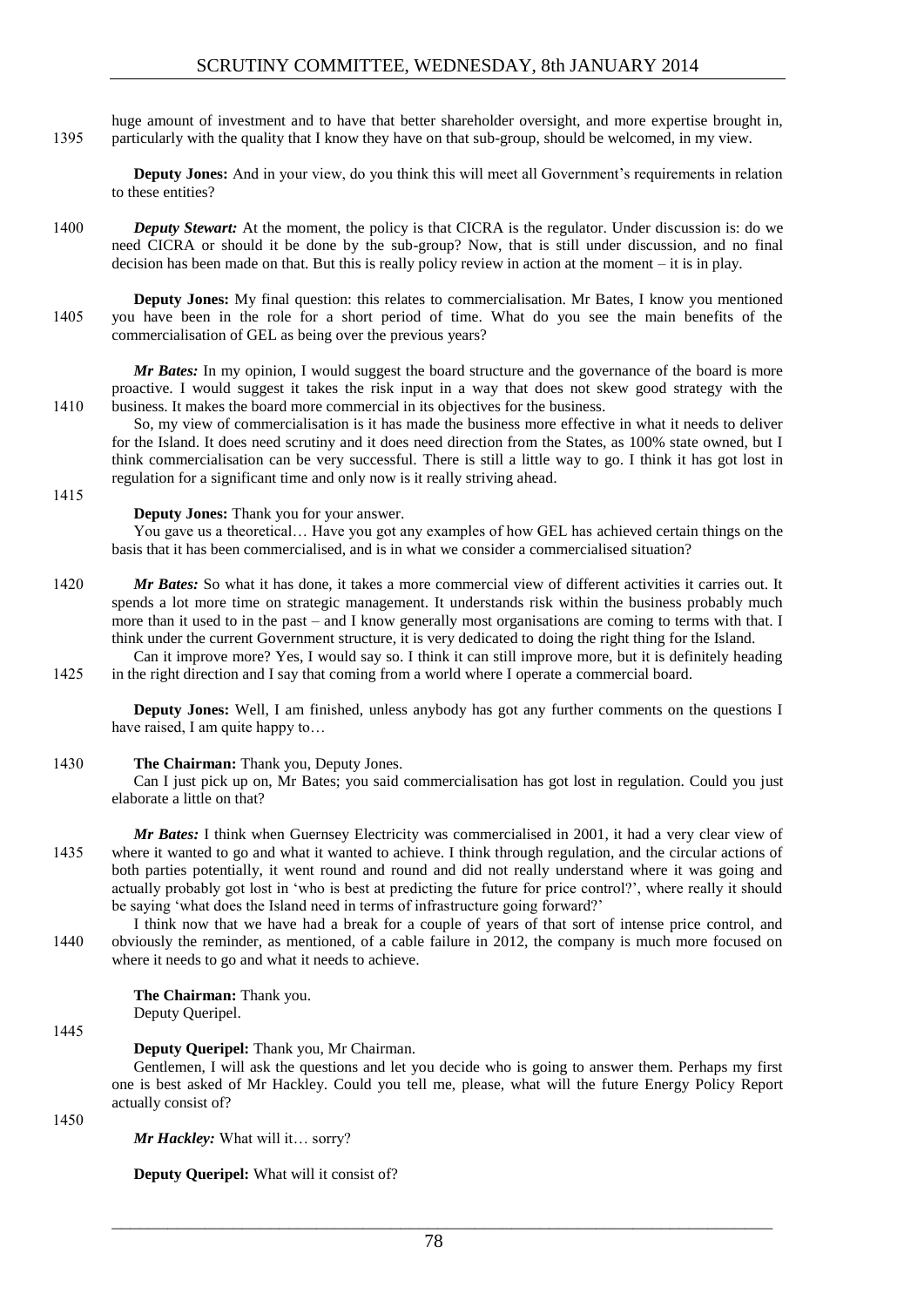*Mr Hackley:* The report is an opportunity for us to re-examine the n - 2 policy, and see if that is still fit 1455 for purpose. We are hoping that it will provide a good policy framework, from Government, to enable Guernsey Electricity to invest in infrastructure appropriately, and of course, that will mean having to balance the issues that we have heard today, and during the first hearing, which are cost, security, and environmental issues. We have heard from a number of people today, I think, who have said they recognise that is a balance. How that balance is made will be a matter for Government to decide, and that will be the 1460 purpose of the States Report, to set those questions and to make recommendations accordingly.

**Deputy Queripel:** Thank you.

Have you consulted with domestic and commercial consumers, to gather their views in compiling the Report?

1465

*Mr Hackley:* At the moment, there has not been any consultation, but the Chief Minister, I believe, noted during the first hearing that there would be a round of consultation before the States Report is put to the States.

#### 1470 **Deputy Queripel:** Thank you.

Do you think consumers simply accept they have to pay high prices for electricity, or do you think consumers would rather pay less, and risk having to endure more power cuts?

*Deputy Stewart:* It depends what you mean by higher, really, Lester. If you look at domestic tariffs, we 1475 sit about the middle of Europe. Germany is considerably higher than us; so is Denmark, Spain, Cyprus – a whole bunch of them. I think what people get in Guernsey, at the moment, both sitting on C&E and on Policy Council, is actually pretty good value for money.

I think that energy prices are going to continue to rise. That is a global issue, not just a local issue, for us. But on top of all the challenges that mainland Europe has, or the UK has, we have one that we are an 1480 island and that we have to maintain an n - 2 policy for security of supply.

I think, in terms of do people want power cuts, and remembering back to the 1970s in the UK – absolutely not. I think the disruption it causes to even consumers now, having to reset just about every electrical item in their house, having to then pay attention to food in freezers and fridges that we all have now. I think that security of supply… If you were to do a survey, I would say that most people would

1485 expect a very high level of security of supply these days, particularly of their reliance on electricity. Only today, we know how important our freezers are. I have got bread in my freezer, so I am probably the only person in my clos with bread, because of the storms that we have had!

So, I think people have come to expect a very high percentage – and if you look at the outages, we are about on par, and actually performed in some cases better than the UK, in terms of security of supply. I do 1490 not think people pay a high price in comparison domestically to the rest of Europe. I think we are kind of there in with the pack.

To be honest, there can always be room for more efficiencies, and I know that both T&R and the shareholder sub-group will be looking for that, and I know that Alan and his team are looking for that. But in general, I think people here in Guernsey – and I speak as a consumer as well as a Minister – I think we 1495 get a pretty good deal and a very good service.

#### **Deputy Queripel:** Okay.

*Mr Bates:* Sorry, can I just add there, Mr Chairman.

1500 Just to clarify some points I heard previously, particularly the comparison with Jersey electricity prices. The Report carried out by CICRA at the end of 2012 related to just after Guernsey Electricity put its 9% increase through, and just prior to Jersey Electricity putting their 9.5% increase through. Just to clarify the position now, Guernsey is roughly on average about 17% more than Jersey Electricity in price. Why is that? Well, Guernsey Electricity is currently generating 70% of electricity for the Island using its diesel 1505 generators, so only 30% is importation.

Jersey are currently importing almost 80% of their electricity from France, and only generating 20%. Well, I think we have already indicated that it is significantly more to generate using on-Island generation, varying over the time of the year, but generally I would say at least half, if not more again, and that is one of the reasons. So the question should be 'how is electricity in Guernsey so cheap?' currently on that basis.

1510 Well, the basis is we are on a route where last year we posted a £3.4 million loss, this year we are looking to break even, and with more importation in the future, we are hoping to return to the sort of profitability level required for investment in the Island.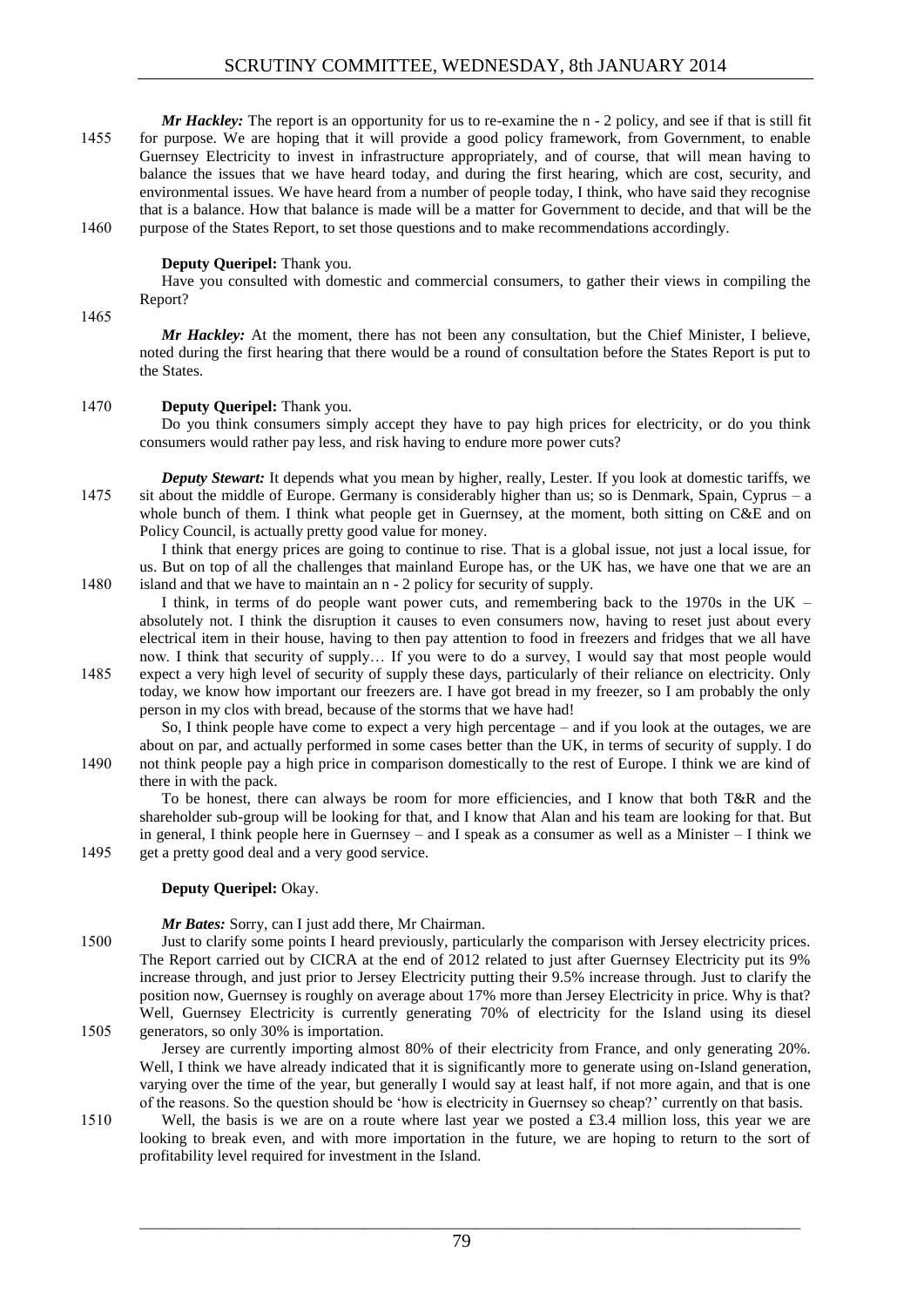**Deputy Queripel:** I wonder if any other gentlemen would like to comment on my question? No.

- 1515 Okay, I will move on to my next question. When the cable link to Jersey failed in 2012, GEL had to generate more electricity on Island. Do you think 16 megawatts of power provision is sufficient, bearing in mind the considerable increase in cost to consumers?
- *Mr Bates:* No. And that is why we signed a deal in May 2013 to secure more importation capacity. We 1520 will have an entitled capacity of 40 megawatts on a single cable after that time, with provision to go up to 60 megawatts, which is the maximum capacity of that cable. We have also now put plans in place to secure more importation to the Island though further cables.

#### **Deputy Queripel:** Thank you for that.

1525 My final question: who would you say determines and dictates future energy policy – the domestic consumer or the commercial consumer?

*Mr Bates:* Energy or electricity policy?

#### 1530 **Deputy Queripel:** Electricity.

*Mr Bates:* In terms of electricity, I think we have heard this morning from a lot of commercial users, and what may drive them in their expectations of what the electricity supply might be, and obviously we have got more domestic customers.

1535 On balance, there is a difference between a domestic customer's consumption and a commercial customer, and on that basis, in their requirements. So, I do not think there will be any one customer that will determine energy policy; we will have to look at across the range.

One of the things we are doing, with such a fundamental change in infrastructure, as in more importation and less on-Island generation, we will be carrying out a review of all our tariff offerings to the 1540 market, and make sure they actually match the market.

**Deputy Queripel:** Thank you. I have no more questions.

**The Chairman:** Thank you.

1545 Deputy Le Pelley.

**Deputy Le Pelley:** Thank you very much indeed, Chairman.

Good morning gentlemen. I have got four questions, and they are all based on pricing. Three of them are directed at Government and one to GEL.

1550 I will start the first one which is a question to Government, please. Will the new Energy Strategy lead to an increase in prices?

*Deputy Stewart:* I do not believe so, but that is probably more of a question for my friend on the right. I do not believe so. I think what the policy we have looked at is, there will be some smoothing of pricing and 1555 I think Mr Bates can allude better to that.

**Deputy Le Pelley:** If I can just interject a moment, just to say that on the *Hansard* script of 29th May, the Deputy Minister for Treasury and Resources suggested, in answer to a question from Deputy Gollop, that he anticipated that prices could even come down. Just to put that into the mix.

1560

*Deputy Stewart:* I think that depends on where the policy sits. As you start to plug in some cables and get the forward investment, possibly what you do not want are the prices going up and down, if I may say, like a bride's nightie. I mean, basically, –

1565

#### *Deputy Stewart:* Probably best scrub that!

I think what we are looking for is to try and look to the future, and get some stability in pricing. But actually, it is probably more of a question for Guernsey Electricity, but I know that is a topic that is currently under discussion. A lot of it depends on timing, and a lot of it may also depend on also some of 1570 the generation equipment that Guernsey Electricity has. It is fairly old, some of that might need to be replaced as well. So it is balancing the replacement costs over the efficiency of the slow diesels, and medium diesels. There are a lot of factors that have to be taken into account on pricing.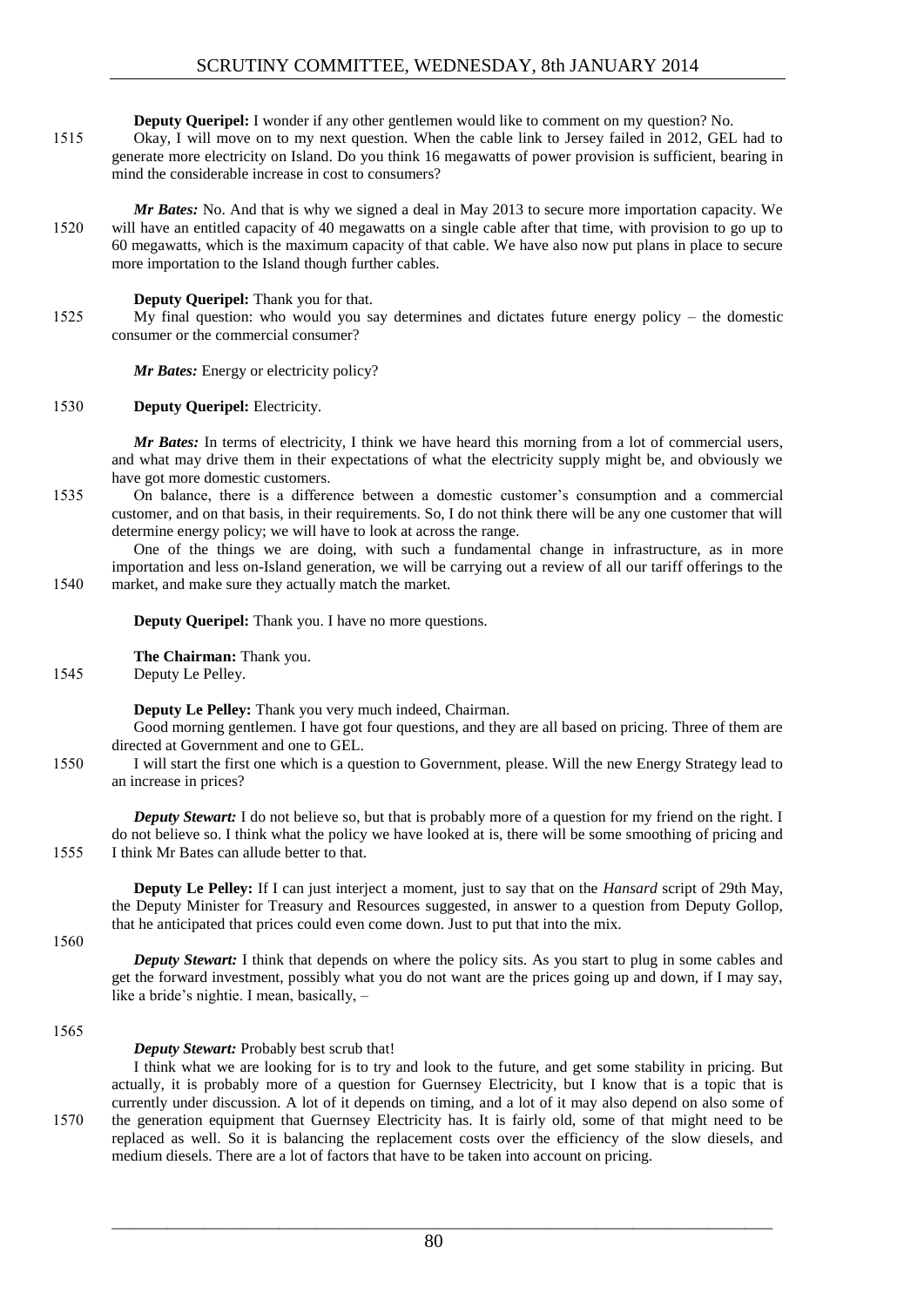But, I think it would be… in my personal view, to connect a cable and then suddenly drop the prices and then if they were any problems outstanding, then the prices go up again, I think that creates a lot of 1575 uncertainty in the market. What is probably best is to try and get a uniform price set out that does not rise or lower into greater margins, that gives people some certainty that will take into account blips along the way.

# **Deputy Le Pelley:** Mr Bates.

- 1580 *Mr Bates:* Obviously, one of our objectives is to introduce some sort of stability and predictability into our tariff structures. That can be done in certain ways. Obviously, you just referenced the influence investment can have on that stability. Also the wholesale markets can have probably a bigger effect on the stability and predictability; we try and manage both those.
- So, one of the things we now do when we present any investment appraisal, we look at the impact on 1585 the customer, and the impact on tariffs, and what it might mean. So we try and make it very tangible to what it will mean to the market.

# **Deputy Le Pelley:** Thank you.

My next question is actually directed to Guernsey Electricity. One of our earlier witnesses referred to 1590 GEL as having 'a long established monopolist attitude to all customers, and an engineering-led mentality.' How do you respond to that statement?

*Mr Bates:* I heard that with much interest, actually.

Monopolist attitude? Well certainly in terms of the market, if you are talking about lighting and your 1595 fridge, maybe there is a monopoly. The largest part of the energy market in Guernsey is heating. There are heating rates and transport rates, and there are no monopolies in there at all.

So, in terms of our tariffs, we are very aware of the markets that we operate within. We want to make sure they actually reflect the burden they put on both the infrastructure and, of course, the wholesale price at the time.

- 1600 Engineering led? Well, we are an island. It is very important on an island to make sure that things work. Yes, we have a lot of engineers, very dedicated engineers, a lot of people who are very dedicated to providing a good service to the Island. And coming from another island gas supply monopoly, I would not say we are any more engineering led than they were. We have to make sure things work.
- 1605 **Deputy Le Pelley:** And that island was?

*Mr Bates:* The Isle of Man.

# **Deputy Le Pelley:** Thank you, just to confirm.

1610 My next question then, and there are two to come, to Government. Does Government consider that the current cost of electricity to commercial or domestic consumers are reasonable?

*Deputy Stewart:* I think the answer to that is, yes, with the current policy we have.

- I think if you are to start having different tariffs for commercial and consumers, and obviously there are 1615 businesses that would like to have some of the offers that, for example, are subsidised – for example, made in France. I know the car manufacturers there have subsidised electricity. I think the difficulty is that in a market such as ours, if we were to give tariff advantages to commercial organisations, then this will have to be borne by the taxpayers, one way or the other – either the other electric users, domestic users of electricity, or the taxpayers generally. Bearing in mind most of our taxpayers are individuals, since Zero-10, 1620 then that will mean more of the burden borne by the man in the street.
	- So, I think that might be a policy that would not find favour with the public.

# **Deputy Le Pelley:** Thank you.

- My last question to Government: on the first day of our hearing, Guernsey Electricity informed us that 1625 they would be funding future investment through external borrowing. Does this represent the best deal for the Guernsey citizen, bearing in mind how much interest will be paid over the time of the loan? This is to Government.
- *Deputy Stewart:* Borrowing could be a lot of things. For example, there is a history going back a long 1630 time in Guernsey, and one example I can think of is back in the 1930s, where we needed to secure our water supply: what Guernsey Water did was sell its own bonds to the local population. Now, that is a form of borrowing, but it was local people that invested in their local infrastructure.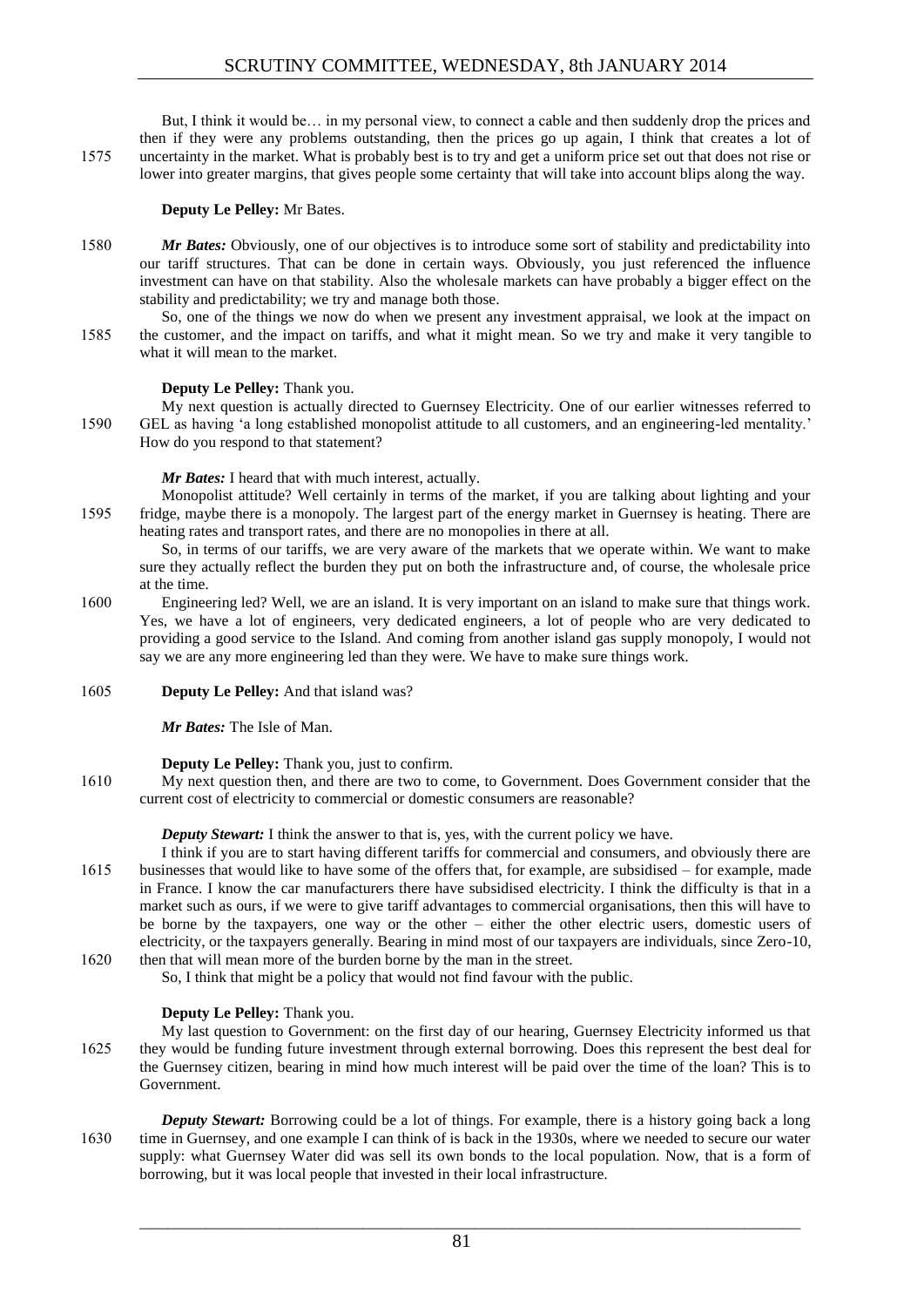I do not know really what form the borrowing could take, so without you getting into those discussions… My personal view is that I quite like the way that Guernsey Water did that back in the 1930s.

1635

**Deputy Le Pelley** Could it be done again?

**Deputy Stewart:** And it could be done again. So, I think that... Borrowing is a difficult word to bandy around in the States. I think we are very proud of the fact that, as a Government, we have no sovereign debt. 1640 I think for commercial organisations this is a standard way of running your business, and it is a fairly standard practice for utility companies to look at issuing their own bonds. It has been done in the past in Guernsey. And it is probably something – a funding mechanism, one of many – that we could look at.

What we want to do is get the most efficient borrowing vehicle, so as to reduce the burden both for Guernsey Electricity and the consumers.

1645

**Deputy Le Pelley:** Thank you very much indeed. I am through, Mr Chairman.

**The Chairman:** Thank you, Deputy Le Pelley.

1650 How will the investment in any future cable be balanced between taxpayers and customers? I ask that question to any and all.

*Mr Bates:* Well, I can put from Guernsey Electricity's perspective. Just to go for the borrowing, just to clarify my comment at the previous hearing. Guernsey Electricity has taken on external borrowings for its 1655 investment in the Normandie 3 and Normandie 1 cable projects, which are the two cables between France and Jersey. This is a facility, if there is a central States scheme to provide borrowing that we could utilise. So it is not that we have left ourselves so we cannot change our borrowing profile.

If you could just remind us…?

1660 **The Chairman:** Yes, I will repeat if, of course, of course, no, problem. How will the investment in any future cable be balanced between taxpayers and customers?

*Mr Bates:* Our current financial modelling is shown to be all borne by the electricity consumer. However, I think that, at the moment, the investments are purely in terms of capacity and it has a very 1665 positive effect for all customers. When you move into the area of who pays for security – and this is a conversation they are having in the UK, who pays for security – then there is a conversation to be had on whether it needs to be the consumer or the taxpayer.

*Mr Morris:* if I may, Chairman?

**The Chairman:** Please, thank you.

*Mr Morris:* It may help the Committee just to point out that that question you just asked is actually one of the questions which the States will be invited to consider. Precisely what you are asking: should it be 1675 taxpayers, should it be electricity customers, or should it be a combination of the two? And the States will be invited to consider that very question.

> **The Chairman:** Good, thank you very much. Deputy Ogier.

1680

1670

**Deputy Ogier:** Thank you.

Deputy Stewart, on the first day of the hearing, you said that the Government was not doing enough to support green initiatives, and you would like to do more – news which I personally welcome. What sort of initiatives do you have in mind?

1685

*Deputy Stewart:* Is that a direct quote?

**Deputy Ogier:** I think it was, yes!

1690 *Deputy Stewart:* I do not know whether it was a direct quote, Deputy Ogier. I think, we are doing an awful lot to support green initiatives. I think probably, the part where we are not supporting is, for example, in solar and that has been something we have wanted to do at RET. Unfortunately, this has been a legal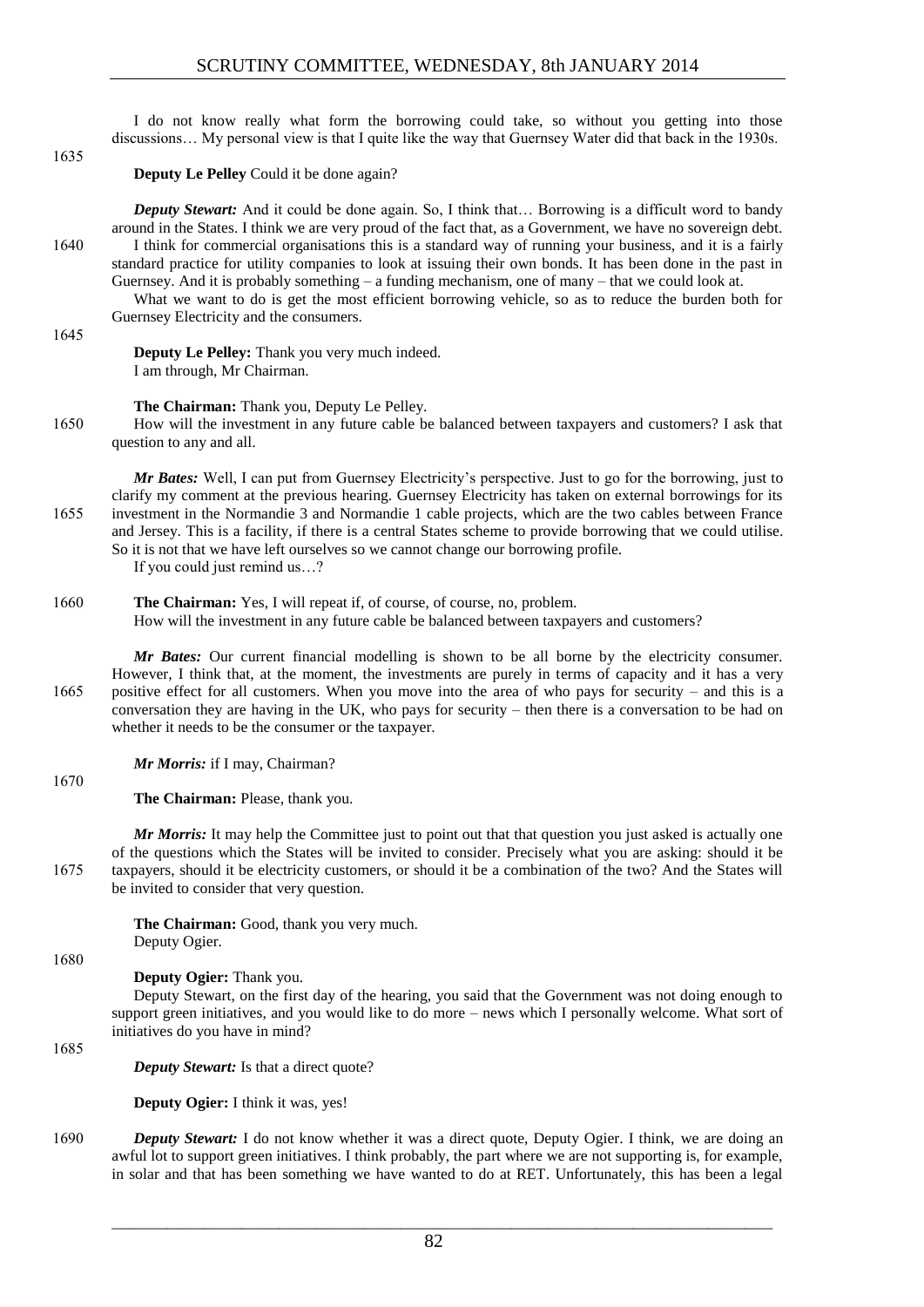blockage, at Environment, where we wanted to establish a trial perhaps six-acre site, which would deliver about a megawatt of power. Unfortunately, what would be quite useful would be a derelict vinery site. 1695 However that is horticultural; solar PV is categorised, at the moment, under the current planning laws, as light industrial. So, I would say that has been quite a frustration for RET, which is under the Commerce and Employment mandate, and I think it is a bit of a frustration to us all on the Energy Policy Group, because it

would have been nice to at least have a solar PV. All our sums at the moment indicate that there would be a good rate of return on that, and it would be nice to have something on Island that was renewable and 1700 contributing, and something that we could at least start to gain some experience from.

I think in terms of where else we are with renewables; we have done a huge amount of work now, with our colleagues in France, and engaged with the French both at political level, officer level and educational level with the links with universities, as we have done in the UK. And in fact in the last year, I met Baroness Verma, who is one of the Ministers at DECC, we built up a very good relationship, and we are 1705 looking at the moment at – and it is not quite clear – whether we will have access to some of the support mechanisms within the EU, by working with DECC,. Those conversations are on-going, both at a political but particularly at an officer level now, and we are waiting to hear, basically, whether we are able to get those support mechanisms from the EU, to have, for example, offshore wind, maybe to the northeast of the Island, and also maybe to do some trials on tidal power, and wave power in Guernsey, as well.

1710 I think renewables are one of those things where the will is there, the technology is not, just yet. But, I think we need to keep abreast of it. Certainly my RET team is keeping abreast of it.

Solar PV is a bit of a frustration but the planning, as we know, there is the whole Strategic Planning Review underway, and I hope that we will be able to release some land, but perhaps particularly in the north of the Island which is not so useful for agriculture, that could be used for some of these solar PV sites.

1715

**Deputy Ogier:** You had a case in the capital prioritisation turned down on that issue, did you not? If it such a good rate of return, does it need to go through that process or could it not be a stand-alone project?

*Deputy Stewart:* We might be able to do it as a stand-alone project with a commercial... but Deputy 1720 Ogier, I do not give up, so I do not care if it is category C; I will just keep knocking at Treasury, until I make such a nuisance of myself, they will finally give in.

I think that part of why it was probably moved down was the fact that we cannot actually do it at the moment. We are undertaking research at the airport, because, as you know, the land around the airport does not come under the planning. It is a part of a different zone which is the airport, and what we are doing is 1725 some research, to look at whether we can put some solar PV there, but at the same time ensure that pilots on approaching aircraft would not have bad reflection, which I understand happened with Marks & Spencer's in Jersey, with their roof, and dazzle all the pilots. So, I think we are doing is some research at the moment.

So we have not given up, and we will not give up on that, because I do think that is worthwhile us looking at.

1730

# **Deputy Ogier:** Thank you.

With regard to whether it was a direct quote or not, I am sure we will check to ensure that you are reported accurately.

1735 *Deputy Stewart:* I am happy with answering the question.

**Deputy Ogier:** In the UK and in the European Union, subsidies are given for low carbon and green technologies. Do you know if… I know it was in one of the previous energy policy plans that we would look at maybe grants and subsidies and link them to energy efficient measures. Do you know if Guernsey 1740 has plans to offer similar subsidies, grants or loans for green initiatives?

*Deputy Stewart:* Not at this moment in time. I think it is more about us trying to link in to those subsidies in Europe to get a macro-renewable site of Guernsey, and that would be key to it.

I think, and actually I remember what I said now in my initiative, I feel that what Government is not 1745 doing, is making consumers more aware of how they can manage their electricity best.

**Deputy Ogier:** So we would need an Energy Adviser or something? *(Laughter)*

*Deputy Stewart:* I think that if we go into gov.gg, there is very little information to consumers, about 1750 how to manage their energy efficiently, and there are other sources on the internet.

I think we have a duty as Government to ensure that consumers are aware of how they should be saving electricity, how they can use it more efficiently. Basically, to give some advice on heat pumps, and these